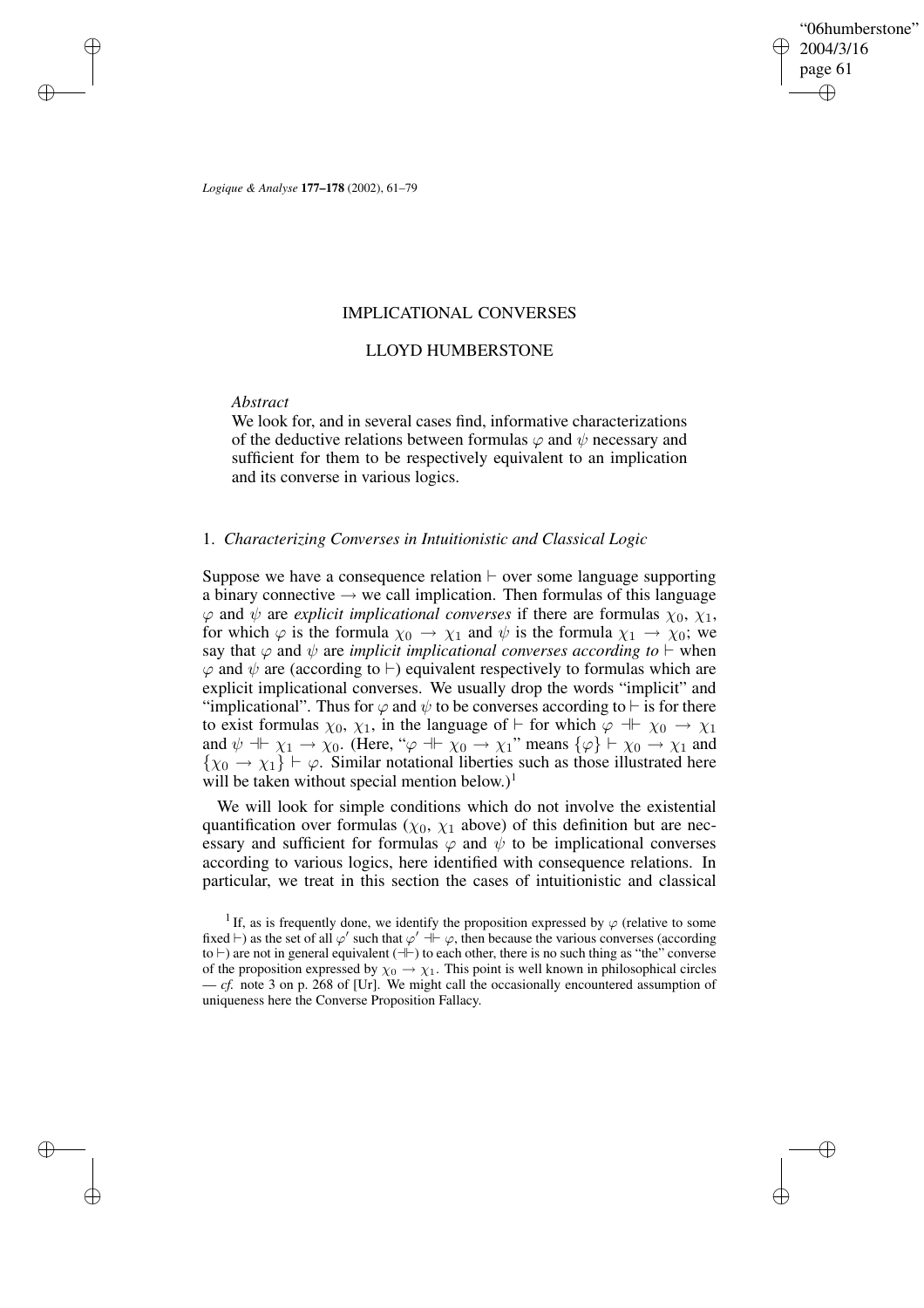✐

## 62 LLOYD HUMBERSTONE

logic, taken as the consequence relations (assumed familiar)  $\vdash_{\text{IL}}$  and  $\vdash_{\text{CL}}$ usually associated with those logics. For the latter case, we know that since  $\vdash_{CL} (\chi_0 \to \chi_1) \lor (\chi_1 \to \chi_0)$ , the disjunction of any implicational converses will be classically provable (a consequence of the empty set, that is). As a corollary to our treatment of the former case, we shall see that this condition is not only necessary but also sufficient also for a pair of formulas to be implicational converses. Many further such characterizations of special relations between formulas may be found in [Hu4], and some also in [Hu2]. The notion of a "special relation" will be defined in Section 2 below, where we also give (following Proposition 2.2) a general definition of what we have in mind under the heading of "characterizing consequences", after we have familiarized ourselves with some examples.

*Proposition* 1.1: *Formulas*  $\varphi$  *and*  $\psi$  *are implicational converses according to*  $\vdash$ <sub>IL</sub> *if and only if*  $\varphi \to \psi \vdash$ <sub>IL</sub>  $\psi$  *and*  $\psi \to \varphi \vdash$ <sub>IL</sub>  $\varphi$ *.* 

*Proof.* 'If': Here we write  $\vdash_{\text{IL}}$  as  $\vdash$ . Suppose  $\varphi \rightarrow \psi \vdash \psi$  and  $\psi \rightarrow \varphi \vdash \varphi$ . Then by well known properties of intuitionistic logic we have  $\varphi \to \psi + \psi$ and  $\psi \to \varphi + \varphi$ , so  $\varphi$  and  $\psi$  are implicational converses, taking  $\chi_0$ ,  $\chi_1$ , as  $\varphi$ ,  $\psi$ . 'Only if': Suppose that there are  $\chi_0$ ,  $\chi_1$ , with  $\varphi \dashv \chi_0 \to \chi_1$  and  $\psi$  +  $\chi_1$   $\to$   $\chi_0$ . Using the fact that (regardless of the choice of  $\chi_0$ ,  $\chi_1$ ) we have (i)  $(\chi_0 \to \chi_1) \to (\chi_1 \to \chi_0) \to \chi_1 \to \chi_0$  and (ii)  $(\chi_1 \to \chi_0) \to$  $(\chi_0 \to \chi_1) \dashv \vdash \chi_0 \to \chi_1$  we get  $\varphi \to \psi \vdash_{\text{IL}} \psi$  and  $\psi \to \varphi \vdash_{\text{IL}} \varphi$ .

In the terminology of [Hu2], the condition given here for  $\varphi$  and  $\psi$  to be implicational converses in intuitionistic logic would be expressed by saying that each of these formulas 'anticipates' the other (according to  $\vdash_{\text{IL}}$ ).

Since the properties of intuitionistic logic alluded to or stated in the above proof are all properties of classical logic, we get

*Corollary* 1.2: *Formulas*  $\varphi$  *and*  $\psi$  *are implicational converses according to*  $\vdash_{\text{CL}}$  *if and only if*  $\vdash_{\text{CL}} \varphi \lor \psi$ *.* 

*Proof.* Directly copying the proof of Proposition 1.1, we get as a necessary and sufficient condition that  $\varphi \to \psi \vdash_{CL} \psi$  and  $\psi \to \varphi \vdash_{CL} \varphi$ , but the two parts here are equivalent to each other and to the condition mentioned in the Corollary (that  $\vdash_{\text{CL}} \varphi \lor \psi$ ).

Letting  $\vdash_{LC}$  be the consequence relation of the intermediate logic LC (see [Du]) we have the same characterization here also, which is not surprising in view of the fact that not only for  $\models =\vdash_{CL}$  but also for  $\models =\vdash_{LC}$ , we have  $\vdash (\chi_0 \to \chi_1) \vee (\chi_1 \to \chi_0).$ 

✐

✐

✐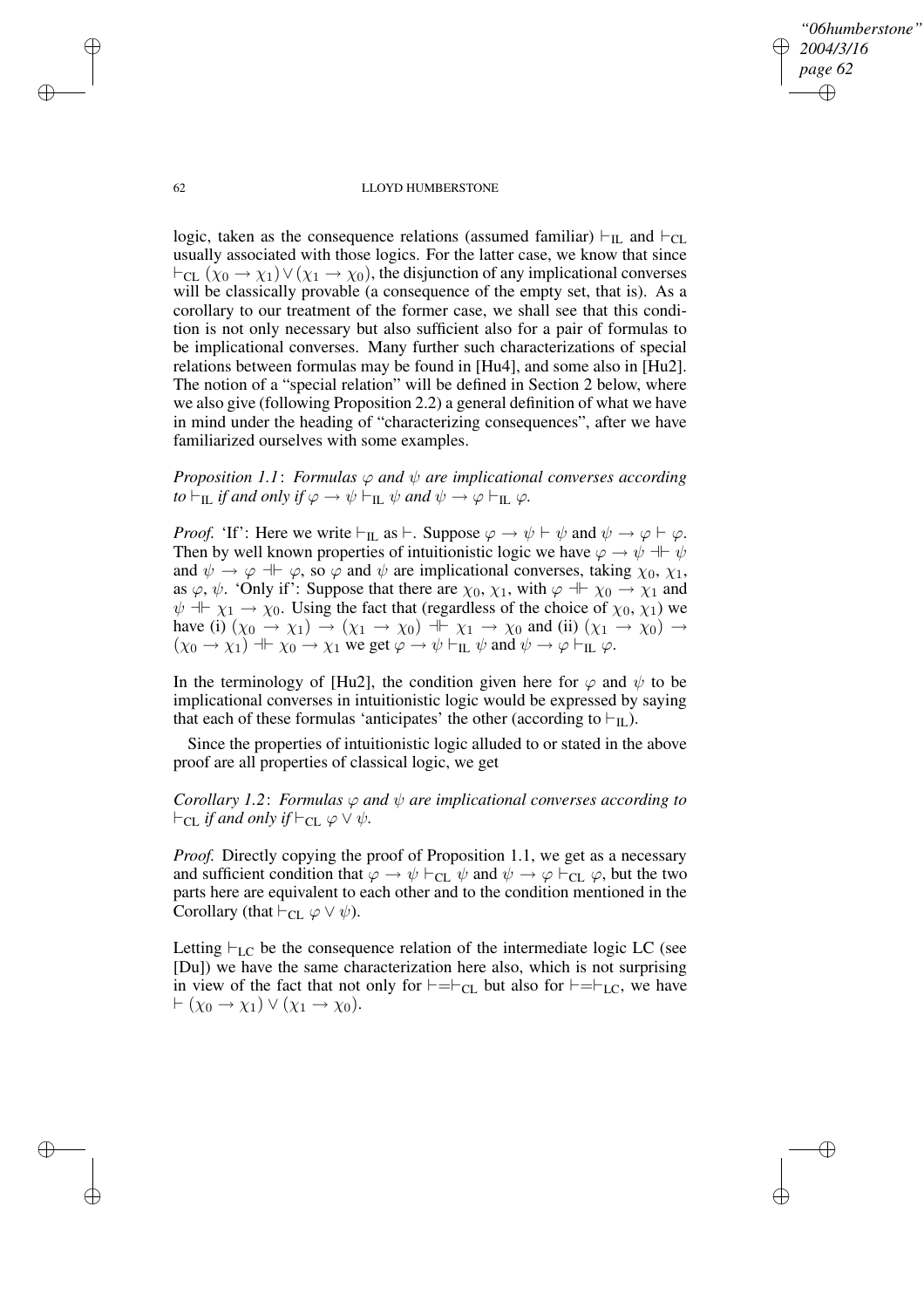✐

✐

✐

✐

*Corollary* 1.3: *Formulas*  $\varphi$  *and*  $\psi$  *are implicational converses according to*  $\vdash_{LC}$  *if and only if*  $\vdash_{LC} \varphi \vee \psi$ *.* 

*Proof.* The argument given for Corollary 1.2 works equally well here, in view of the LC-equivalence of  $\varphi \lor \psi$  with  $((\varphi \to \psi) \to \psi) \land ((\psi \to \varphi) \to \psi)$  $\varphi$ ).

*Corollary* 1.4: *For any*  $\vdash \supseteq \vdash_{\Pi}$ *, for any formulas*  $\varphi$ *,*  $\psi$ *, we have:*  $\psi$  *is an implicational converse of an implicational converse of*  $\varphi$ *, according to*  $\vdash$ *.* 

*Proof.* We use the notation  $\top$  here for a truth constant, which, if not primitive, may be taken as abbreviating  $p \to p$  (p some sentence letter). Since  $\top \rightarrow \varphi \vdash_{\text{IL}} \varphi$  and  $\varphi \rightarrow \top \vdash_{\text{IL}} \top$ ,  $\top$  is an implicational converse of  $\varphi$ . Similarly in the case of  $\psi$ .

As the proof shows, writing  $C(\varphi, \psi)$  for " $\varphi$  is an implicational converse of  $\psi$ ", we have not just  $\forall \varphi \forall \psi \exists \delta(C(\varphi, \delta) \land C(\delta, \psi))$  or even just the  $\forall \exists \forall$  version of this, but the still stronger  $\exists \forall \forall$  form (taking  $\top$  as the promised  $\delta$  once and for all).

Some aspects of the discussion to this point echo observations in [MM]. Specifically, the  $\vdash$ -direction of the equivalence

 $(\chi_0 \to \chi_1) \to (\chi_1 \to \chi_0) \to \chi_1 \to \chi_0$ 

appearing as (i) in the proof of the 'only if' half of Proposition 1.1 attracts Meyer and Martin's critical attention, as an example of an intuitively implausible principle in an implicational logic, and they note its presence in intuitionistic and classical logic. We need not go into their objections to the principle, which are of some interest but are not pertinent to our own rather different theme — that of finding necessary and sufficient conditions stated in terms of the logical relations that  $\varphi$  and  $\psi$  must exhibit for them to be implicational converses. However, two points made in [MM] bear directly on the further development of this theme. Specifically, they note that the implicational formula encoding the  $\vdash$ -direction of the above equivalence:

$$
L \qquad ((q \to p) \to (p \to q)) \to (p \to q)
$$

is respectively provable and unprovable in the logics RM and R.<sup>2</sup> ( $L$  was used in Łukasiewicz's axiomatization of his infinite-valued logic and appears under the name (L) in such places as [BF1], [BF2], *q.v.* for further details — details which permit one to think of " $L$ " as standing for "linear"

<sup>2</sup> See §8.15 and §29.3 (by Meyer) of [AB] for the details of RM.

"06humberstone"

2004/3/16 page 63

✐

✐

✐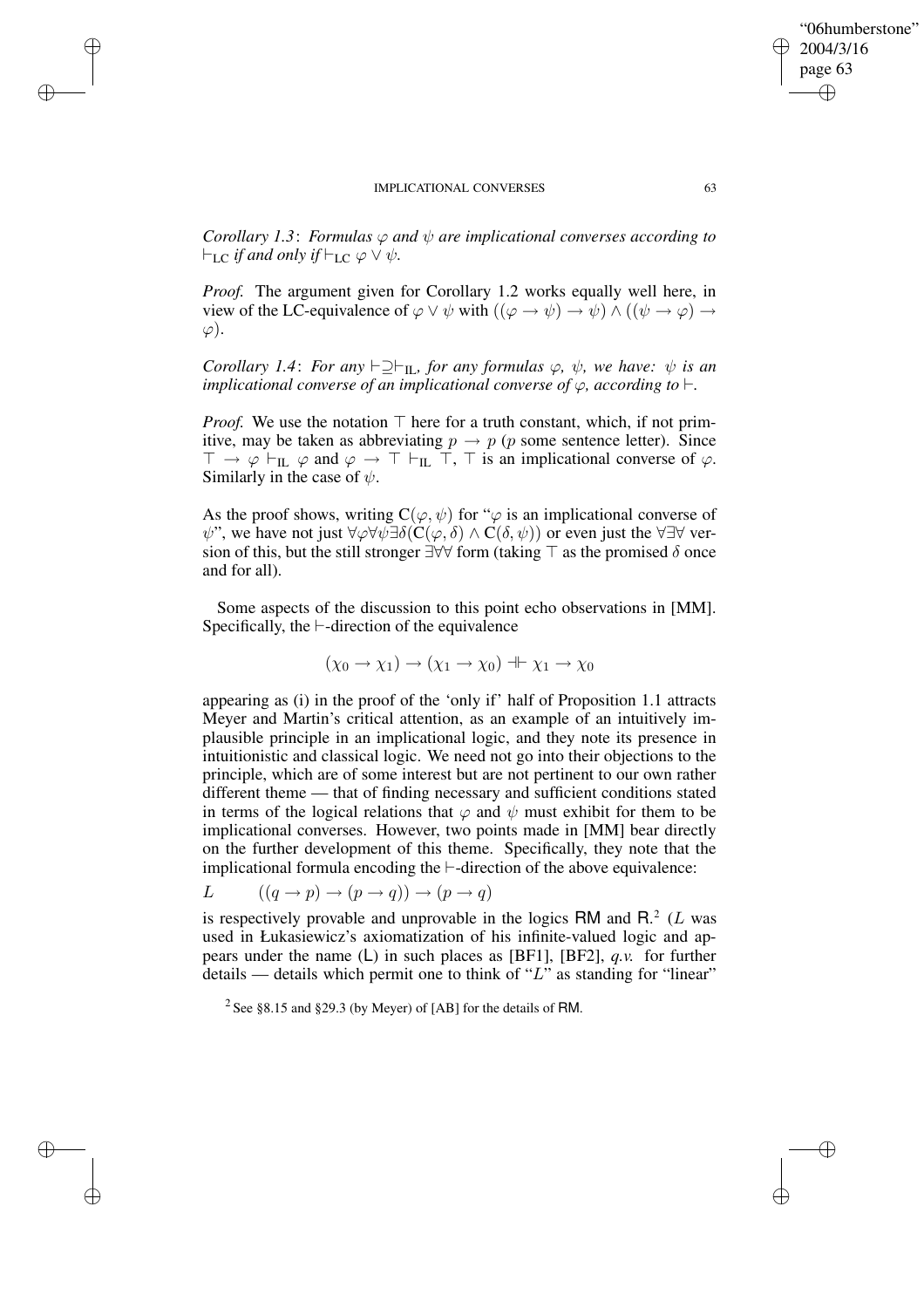✐

## 64 LLOYD HUMBERSTONE

— i.e. total — ordering, rather than as a corrupted version of "Ł".) Let us write " $\varphi_1, \ldots, \varphi_n \vdash_R \psi$ " to mean that the implication  $\varphi_1 \rightarrow (\varphi_2 \rightarrow$  $\ldots \rightarrow (\varphi_n \rightarrow \psi) \ldots$  is provable in R, with an analogous understanding in the case of RM. We do so for visual convenience, notwithstanding the fact that, so defined,  $\vdash_R$  and  $\vdash_{RM}$  are not consequence relations. In the case of  $\vdash_R$ , this is because the correctness of a claim to the effect that,  $\varphi_1, \ldots, \varphi_n \vdash_R \psi$ , does not guarantee that of the claim that  $\chi_1, \ldots, \chi_m \vdash_R \psi$ whenever  $\{\varphi_1, \ldots, \varphi_n\} = \{\chi_1, \ldots, \chi_m\}$ : so here we are using the " $\vdash$ " notation for something which is not even a relation between sets of formulas and formulas. (As is well known, we need to think of the left-hand side here as representing not a set but a multiset of formulas.) This point does not arise in the case of  $\vdash_{\mathsf{RM}}$ , which is still not a consequence relation, however, since,  $\varphi_1, \ldots, \varphi_n \vdash_{\mathsf{RM}} \psi$  does not imply  $\varphi_1, \ldots, \varphi_n, \varphi_{n+1} \vdash_{\mathsf{RM}} \psi$ . Now the RM-provability of  $L$  may seem to take us not very far in the direction of replicating Proposition 1.1 for this logic, since we also need its converse, which is a special case (proper substitution instance) of the RM-unprovable

K  $p \rightarrow (q \rightarrow p)$ 

As is remarked several times in [AB], as well as in [MM], however, this special case is already provable even in R:

*Special* K  $(p \rightarrow q) \rightarrow ((q \rightarrow p) \rightarrow (p \rightarrow q))$ 

so in fact the same reasoning as given in the proof of Proposition 1.1 establishes

*Proposition* 1.5: *Formulas*  $\varphi$  *and*  $\psi$  *are implicational converses according to* RM *if* and only if  $\varphi \to \psi \vdash_{\mathsf{RM}} \psi$  and  $\psi \to \varphi \vdash_{\mathsf{RM}} \varphi$ .

We recall that the implicational fragments of intuitionistic and relevant logic are, in C.A. Meredith's terminology, *BCKW* logic and *BCIW* logic, and that logics lacking either the 'thinning' principle  $K$  (as above) or the contraction schema W (below) are known as substructural logics.

$$
W \qquad (p \to (p \to q)) \to (p \to q)
$$

Although we have characterized converses for one logic — RM — which (or whose implicational fragment) is substructural in this sense, we devote a separate section to a consideration of some other such logics. Since the Meredith labels indicate axiom sets for there logics when the rules of Uniform Substitution and Modus Ponens are employed as rules — and all logics to be considered here are assumed to be closed under these rules, as well as to contain the formula I below — to keep the discussion relatively selfcontained we list the remaining candidate axioms here also:

✐

✐

✐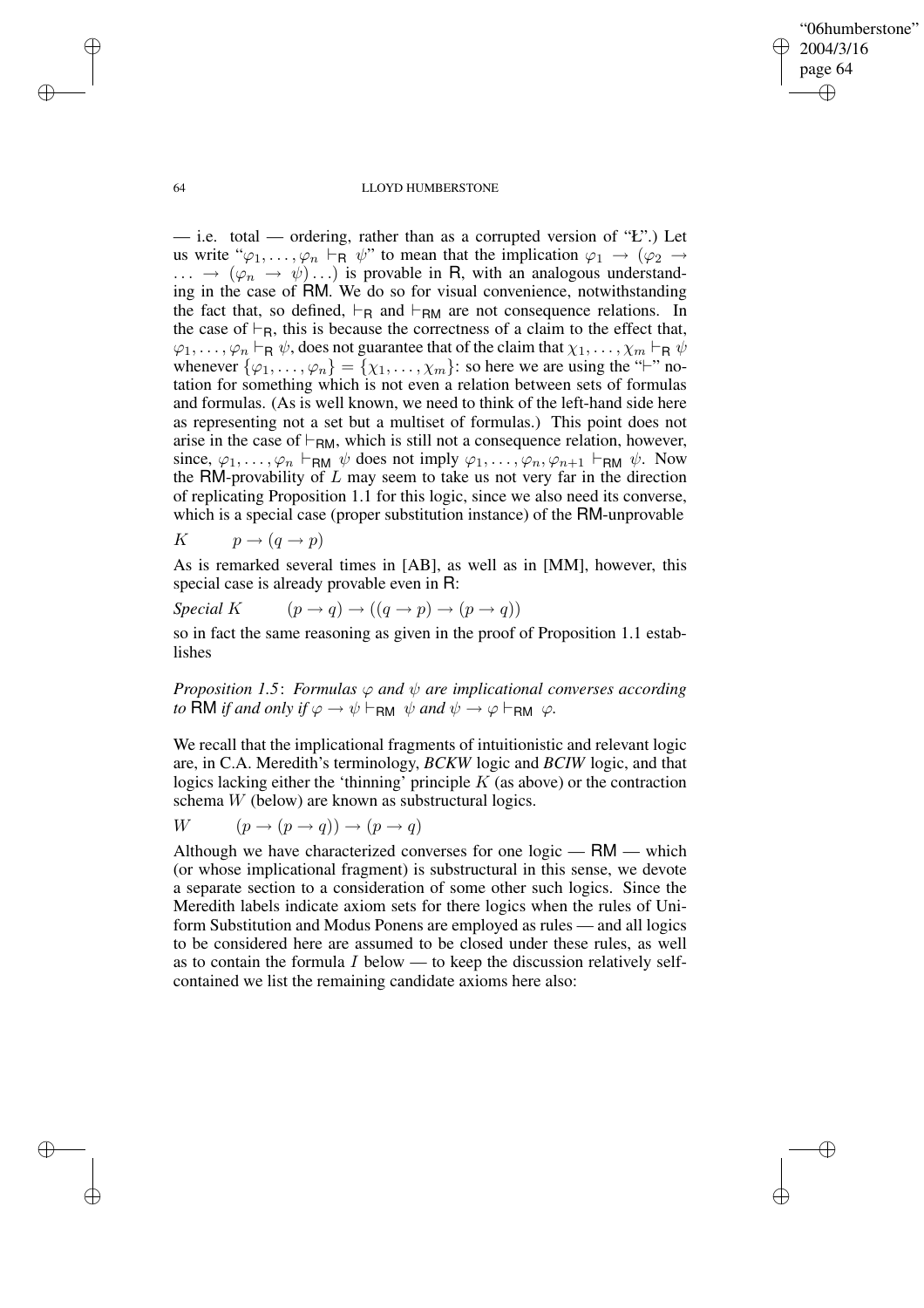$$
\begin{array}{lll} B & (q\rightarrow r)\rightarrow ((p\rightarrow q)\rightarrow (p\rightarrow r)) \\ C & (p\rightarrow (q\rightarrow r))\rightarrow (q\rightarrow (p\rightarrow r)) \\ I & p\rightarrow p \end{array}
$$

✐

✐

✐

✐

# 2. *Characterizing Converses in Some Substructural Logics*

Returning to the case of  $R$ , in which we did not have  $L$  provable, and so could not duplicate the proof of Proposition 1.1 for that case, let us begin by backing up and looking at a more general version of the strategy of proof. Let  $\alpha$  be any formula constructed from  $p \rightarrow q$  and  $q \rightarrow p$  with the aid of  $\rightarrow$ , and Let  $\alpha^*$  be the result of interchanging  $p \to q$  and  $q \to p$  in  $\alpha$  (equivalently: the result of simultaneously substituting p for q and q for p in  $\alpha$ ). Then if a logic  $\vdash$  provides any equivalence of the form  $\alpha \to \alpha^*$  +  $p \to q$  we can pursue the style of proof employed for Proposition 1.1 to obtain a characterization of converses according to  $\vdash$ . We illustrate this with a representative example. (In the case of Proposition 1.1  $\alpha$  and  $\alpha^*$  were respectively just  $p \to q$  and  $q \rightarrow p$ .) Suppose that for a given  $\vdash$  we have  $\alpha$  as the following (= the formula Special  $K$  above):

$$
(p \to q) \to ((q \to p) \to (p \to q)). \tag{1}
$$

Then the hypothesis concerning  $\alpha \to \alpha^*$  takes the following form, in which to save space we have omitted all but the main " $\rightarrow$ " in favour of simple concatenation:

$$
((pq)((qp)(pq))) \rightarrow ((qp)((pq)(qp))) \dashv \vdash p \rightarrow q \tag{2}
$$

We can then say:

Any formulas  $\varphi$ ,  $\psi$ , are converses according to  $\vdash$  if and only if (again omitting subordinate  $\rightarrow$ 's)

$$
(\varphi(\psi\varphi)) \to (\psi(\varphi\psi)) \dashv \vdash \varphi \text{ and } (\psi(\varphi\psi)) \to (\varphi(\psi\varphi)) \dashv \vdash \psi \qquad (3)
$$

The "if" part of this claim is clear, since (3) exhibits  $\varphi$  and  $\psi$  as equivalent to formulas (on the left hand sides) which are explicit converses. For the "only if" part, suppose that  $\varphi$  and  $\psi$  are converses according to  $\vdash$ , i.e., that there exist  $\chi_0$ ,  $\chi_1$ , with  $\varphi \dashv \chi_0 \to \chi_1$  and  $\psi \dashv \chi_1 \to \chi_0$ . Then substituting  $\chi_0$ ,  $\chi_1$ , for p, q, respectively, and then for q, p, respectively, in (2), we get

"06humberstone"

2004/3/16 page 65

✐

✐

✐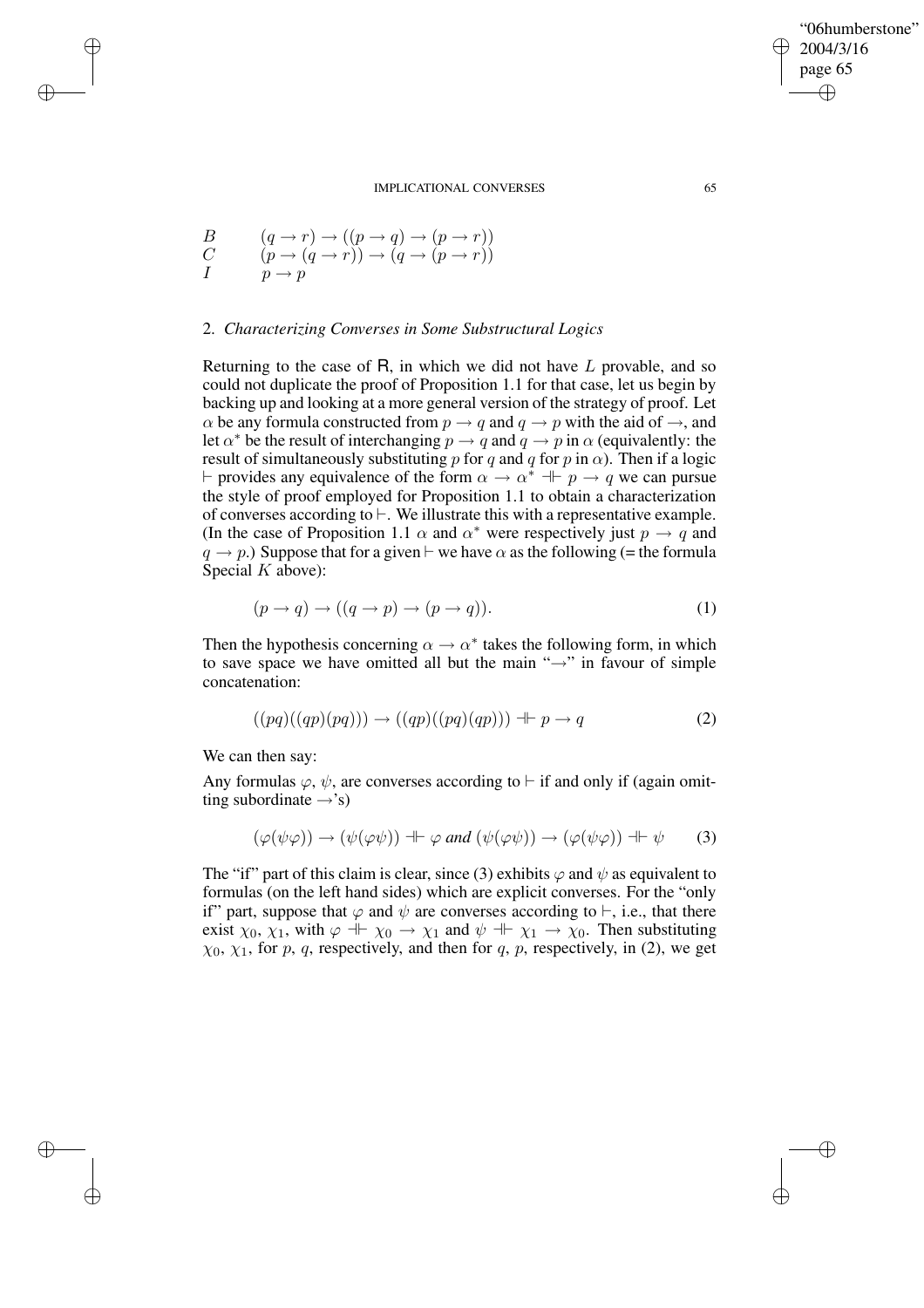✐

## 66 LLOYD HUMBERSTONE

 $(4)$  and then  $(5)$ :

$$
((\chi_0 \chi_1)((\chi_1 \chi_0)(\chi_0 \chi_1))) \to ((\chi_1 \chi_0)((\chi_0 \chi_1)(\chi_1 \chi_0))) + \chi_0 \to \chi_1 \quad (4)
$$
  

$$
((\chi_1 \chi_0)((\chi_0 \chi_1)(\chi_1 \chi_0))) \to ((\chi_0 \chi_1)((\chi_1 \chi_0)(\chi_0 \chi_1))) + \chi_1 \to \chi_0 \quad (5)
$$

which is to say, given the equivalences  $\varphi \dashv \vdash \chi_0 \to \chi_1$  and  $\psi \dashv \vdash \chi_1 \to \chi_0$ , that we have (3), as was to be shown.

The general situation illustrated by this example and by Proposition 1.1 is best described by isolating a formula of which  $\alpha$  and  $\alpha^*$  are both substitution instances. We shall call such a formula  $\beta$ . That is,  $\beta$  is any implicational formula constructed from two propositional variables, and  $\alpha$  is the result of substituting  $p \to q$  and  $q \to p$  for those two variables, while  $\alpha^*$  is the result of substituting for them (in the same order)  $q \to p$  and  $p \to q$ . Thus  $\beta$  in the our representative example just worked through may be taken as  $r \rightarrow (s \rightarrow r)$ , for example or indeed as  $p \rightarrow (q \rightarrow p)$ ). For definiteness, let us stipulate that the variables in  $\beta$  are to be r and s, and we write  $\beta(\varphi, \psi)$ for the result of substituting  $\varphi$  for r and  $\psi$  for s in  $\beta$ . Then the general method we have been describing can be summarised as follows, and the proof is simply a matter of following the steps we have just gone through using schematic rather than specific formulas.

*Proposition* 2.1: *Given*  $\vdash$  *and*  $\beta$  *a two-variable formula as above, with*  $\alpha$  =  $\beta(p \rightarrow q, q \rightarrow p)$  and  $\alpha^* = \beta(q \rightarrow p, p \rightarrow q)$ , suppose that  $\alpha \rightarrow \alpha^*$  +  $p \rightarrow q$ . Then a necessary and sufficient condition for arbitrary formulas  $\varphi$ *and*  $\psi$  *to be converses according to*  $\vdash$  *is that*  $\beta(\varphi, \psi) \dashv \vdash \varphi$  *and*  $\beta(\psi, \varphi) \dashv \vdash$ *<i>.* 

We are now in a position to ask about the existence of an implication of the form  $\alpha \to \alpha^*$  of the above form, provably equivalent in R to  $p \to q$ . By Proposition 2.1, such an implication would yield a characterization of converses for R. Meyer shows in [M2], however, that no such implication can be found. The proof uses the four-element matrix for the implicational fragment of R appearing on the left of the figure on p. 450 of [M1]; here we simply state the result:

*Proposition* 2.2: (Meyer) *For no formula*  $\alpha$  *constructed from*  $p \rightarrow q$  *and*  $q \rightarrow p$  *using*  $\rightarrow$ *, with*  $\alpha^*$  *constructed similarly from*  $q \rightarrow p$  *and*  $p \rightarrow q$ *, do we have*  $\alpha \to \alpha^*$  *and*  $p \to q$  *provably equivalent in* R.

Since the implicational fragment of R is *BCIW* logic, we note that *a fortiori* the still weaker *BCI* logic certainly affords no  $\alpha$  constructed from  $p \rightarrow q$ ,

✐

✐

✐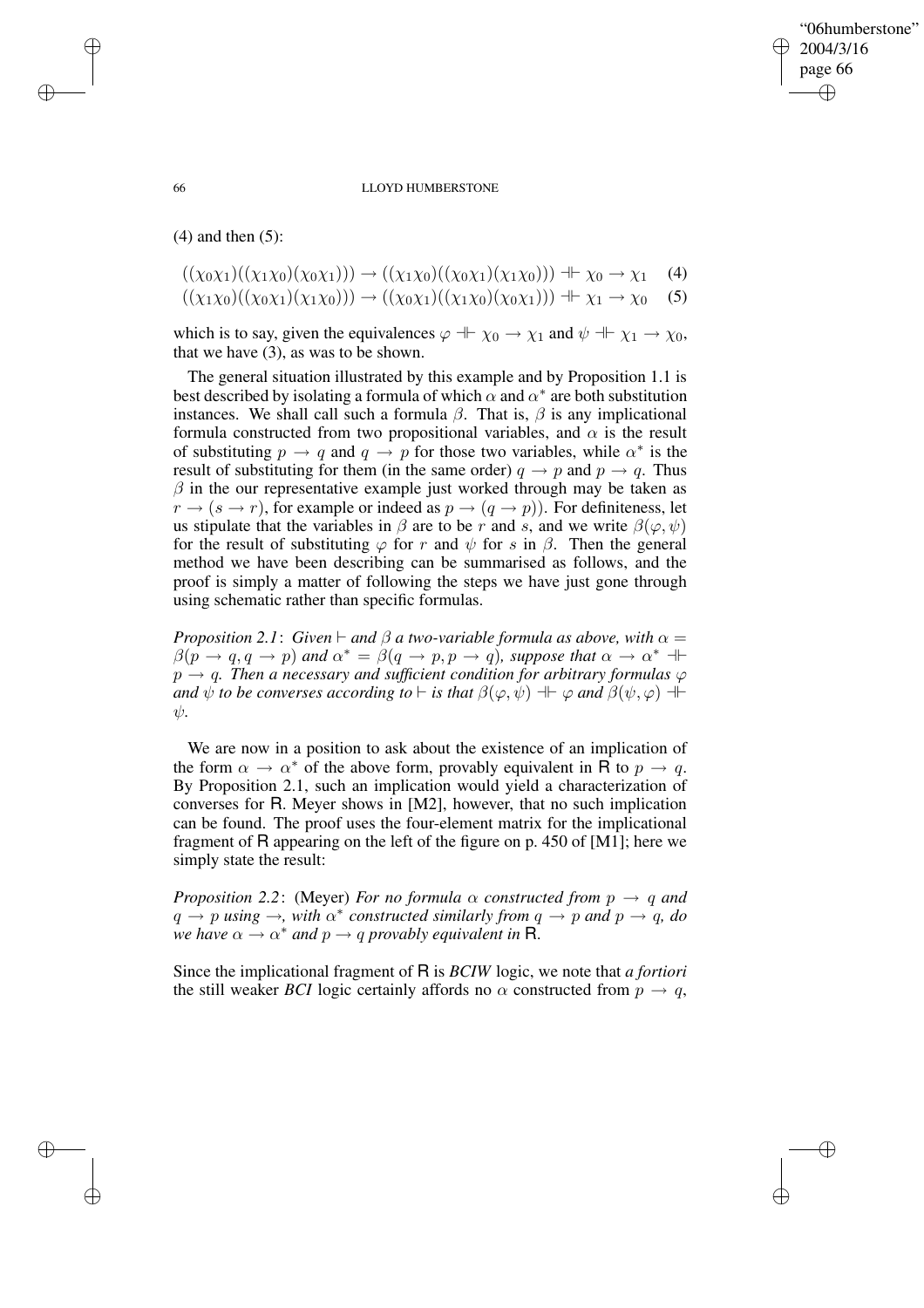IMPLICATIONAL CONVERSES 67  $q \to p$ , with  $\alpha \to \alpha^*$  provably equivalent to  $p \to q$ . In fact, using a differ-

*"06humberstone"*

*2004/3/16 page 67*

✐

✐

✐

✐

ent consideration, we can see that no such  $\alpha \to \alpha^*$  provably implies or is provably implied by  $p \rightarrow q$  in *BCI* logic, since the provable formulas of the latter logic all become two-valued tautologies when the  $\rightarrow$  is interpreted as  $\leftrightarrow$ , whereas this is not so for either of

$$
(p \to q) \to (\alpha \to \alpha^*)
$$
 or  $(\alpha \to \alpha^*) \to (p \to q)$ 

✐

✐

✐

✐

since in view of the way  $\alpha$  and  $\alpha^*$  are constructed,  $\alpha \to \alpha^*$  has an even number of occurrences of  $p$  in it and an even number of occurrences of  $q$ , giving the above formulas altogether an odd number of occurrences of these variables and so violating — twice over — a well-known condition (due to Leśniewski) of provability for purely equivalential formulas of classical logic. (See [AB], p. 84.) This last fact shows that Proposition 2.2 by itself does not tell us that there is no characterization of converses available for R, or by the same reasoning there would be no such characterization for classical equivalential logic. The talk of there being no characterization of converses available for a given logic S is meant simply as denying the existence of a set of formulas  $\Sigma(p,q)$  in at least the two variables indicated, for which it holds that for all formulas  $\varphi$ ,  $\psi$ :  $\varphi$  and  $\psi$  are converses according to S iff  $\Sigma(\varphi, \psi) \subseteq S$ , where  $\Sigma(\varphi, \psi)$  is the set of formulas resulting from substituting  $\varphi$  and  $\psi$  respectively for p and q in the formulas in  $\Sigma(p, q)$ . (Thus in Proposition 1.1, where S is intuitionistic logic, converses are characterized by supplying  $\Sigma(p,q)$  as  $\{(p \rightarrow q) \rightarrow q, (q \rightarrow p) \rightarrow p\}$ . We are here retrospectively interpreting the "-" notation with formulas on the left as purely abbreviatory; if one does not wish to do this,  $\Sigma(p,q)$  should be taken as a collection of sequents rather than of formulas — and likewise for the logics themselves.) In the equivalential fragment of classical logic (though we continue to write  $\rightarrow$  for the sole binary connective) such a characterization is available, in effect supplying  $\Sigma(p,q)$  as  $\{p \to q, q \to p\}$ , or indeed more simply as just  $\{p \to q\}$ , as we see in Proposition 2.3 below. For this logic the abbreviative use of the " $\vdash$ " notation is potentially confusing, since it clashes with the use of this notation for the consequence relation of classical equivalential logic, so we avoid it here. The clash arises because on the abbreviative use of " $\vdash$ ", the claim that  $\varphi \vdash \psi$  (abbreviating " $\vdash \varphi \rightarrow \psi$ ", understood as " $\vdash \varphi \leftrightarrow \psi$ ") implies that  $\psi \vdash \varphi$ , whereas on the classical equivalential consequence relation understanding,  $\varphi \vdash \psi$  implies only that either  $\psi \vdash \varphi$  or else  $\vdash \psi$ . (More generally — as shown in [Hu1] — for this understanding, whenever  $\varphi_1, \ldots, \varphi_n \vdash \psi$ , we have either  $\varphi_1, \ldots, \varphi_{n-1} \vdash \psi$ or else  $\varphi_1, \ldots, \varphi_{n-1}, \psi \vdash \varphi_n$ .<sup>3</sup>)

<sup>3</sup> Added in press: since this was written, the author has discovered that this result appeared already in §11 of [Su].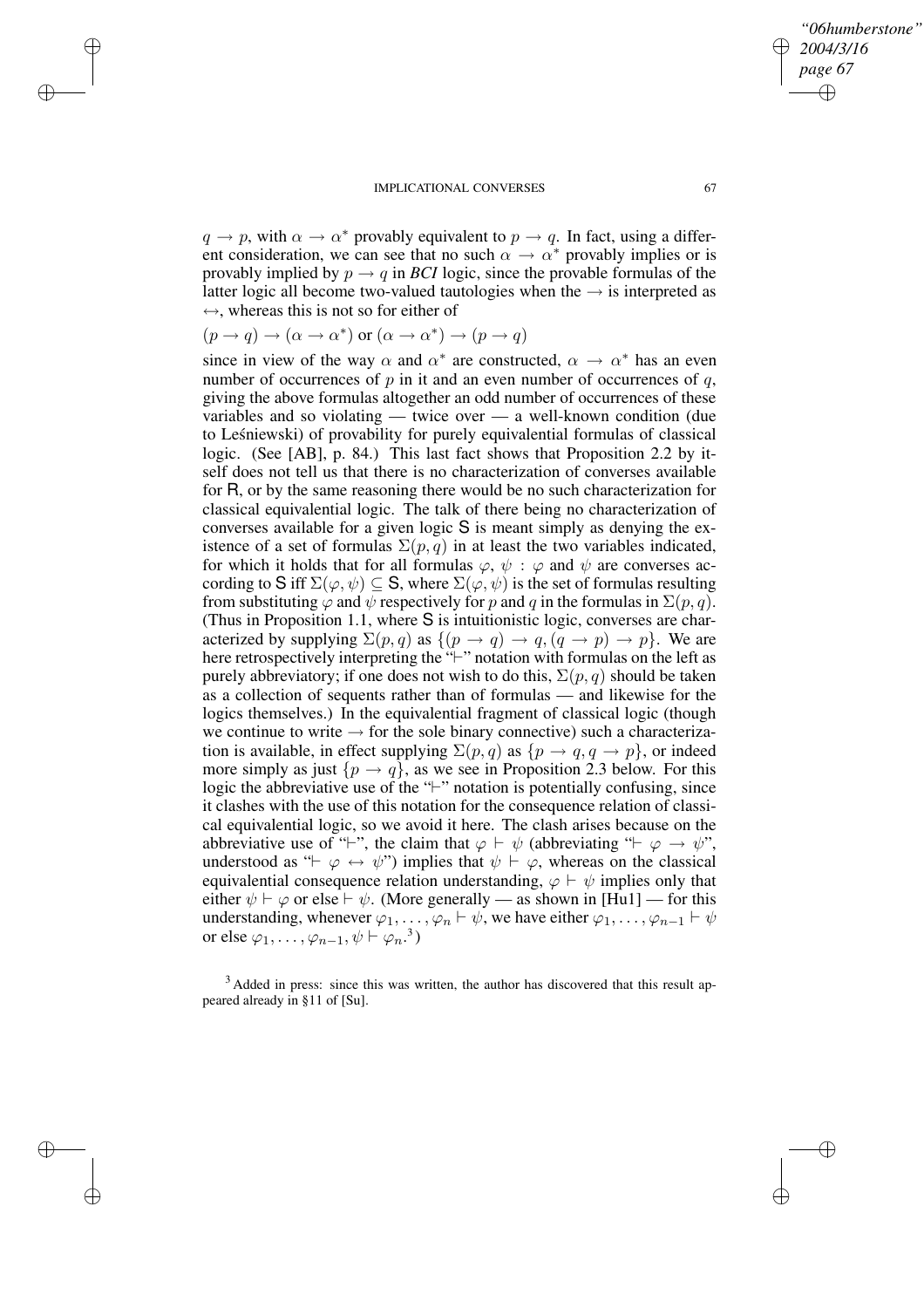✐

## 68 LLOYD HUMBERSTONE

*Proposition* 2.3: Where  $\vdash$  *is the consequence relation of classical equivalential logic, formulas*  $\varphi$  *and*  $\psi$  *are converses according to*  $\vdash$  *if and only if*  $\vdash \varphi \rightarrow \psi$ .

*Proof.* If  $\varphi$  and  $\psi$  are converses, there are  $\chi_0$ ,  $\chi_1$ , with  $\vdash \varphi \to (\chi_0 \to \chi_1)$ as well as conversely, and  $\vdash \psi \rightarrow (\chi_1 \rightarrow \chi_0)$ , as well as conversely. Since in the present case, for any formulas playing the roles of  $\chi_0$ ,  $\chi_1$ , we have  $\vdash (\chi_0 \to \chi_1) \to (\chi_1 \to \chi_0)$ , we get  $\vdash \varphi \to \psi$ . Conversely, if  $\vdash \varphi \to \psi$ , then we can write  $\varphi$  in the equivalent form  $\psi \to (\psi \to \psi)$  (recalling that " $\rightarrow$ " here would usually appear as " $\leftrightarrow$ "), whose converse is equivalent to  $\psi$ .

Thus the inapplicability of Proposition 2.1 in the case of classical equivalential logic does not rule out the existence of a characterization of converses for that case. The following problem remains open, then, in spite of Proposition 2.2:

# PROBLEM *Is there a set of formulas*  $\Sigma(p,q)$  *such that for arbitrary formu-* $\log \varphi, \psi : \Sigma(\varphi, \psi) \subseteq \mathbb{R}$  *if and only if*  $\varphi$  *and*  $\psi$  *are converses according to*  $\mathbb{R}$ ?

The implicit converse relation is certainly a *special relation* in R in the sense of [Hu4], meaning that  $\Sigma(p,q)$  can be found for which (i) whenever  $\varphi$  and  $\psi$  are converses according to R,  $\Sigma(\varphi, \psi) \subseteq R$  and (ii) it is not the case that for arbitrary  $\varphi$ ,  $\psi$ , we have  $\Sigma(\varphi, \psi) \subseteq \mathbb{R}$ . We know this already from Section 1 and the formula *Special* K there mentioned. This gives  $\Sigma(p,q) = \{p \to (q \to p)\}\$  satisfying (i) and (ii). What would be needed for an affirmative solution to the above Problem would be a strengthening of (i) so that we had all *and only* pairs of converses, rather than simply *all* pairs of converses, yield theorems when substituted for p and q in  $\Sigma(p,q)$ .<sup>4</sup> This is clearly not satisfied for the choice of  $\Sigma$  just mentioned, in view of Proposition 1.1 and the fact that *BCKW* logic is stronger than *BCIW* logic — the respective implicational fragments of intuitionistic logic and R.

We shall discuss that most famous of all substructural logics, *BCK* logic, in the following section, along with Abelian *BCI* logic, which is intermediate between *BCI* logic and the extension of the latter to the equivalential fragment of classical logic touched on in Proposition 2.3. We close the present

✐

✐

✐

<sup>&</sup>lt;sup>4</sup> In the version of this paper accepted for publication, there appears at this point the following parenthetical remark: "This is clearly not satisfied for the choice of  $\Sigma$  just mentioned, in view of Proposition 1.1 and the fact that *BCKW* logic is stronger than *BCIW* logic — the respective implicational fragments of intuitionistic logic and R." However, while the claim that the given  $\Sigma$  cannot work (i.e. characterize converses) for the *BCKW* case is straightforward enough, the author cannot now reconstruct any justification for the suggestion that this implies it cannot work for the weaker *BCIW* case.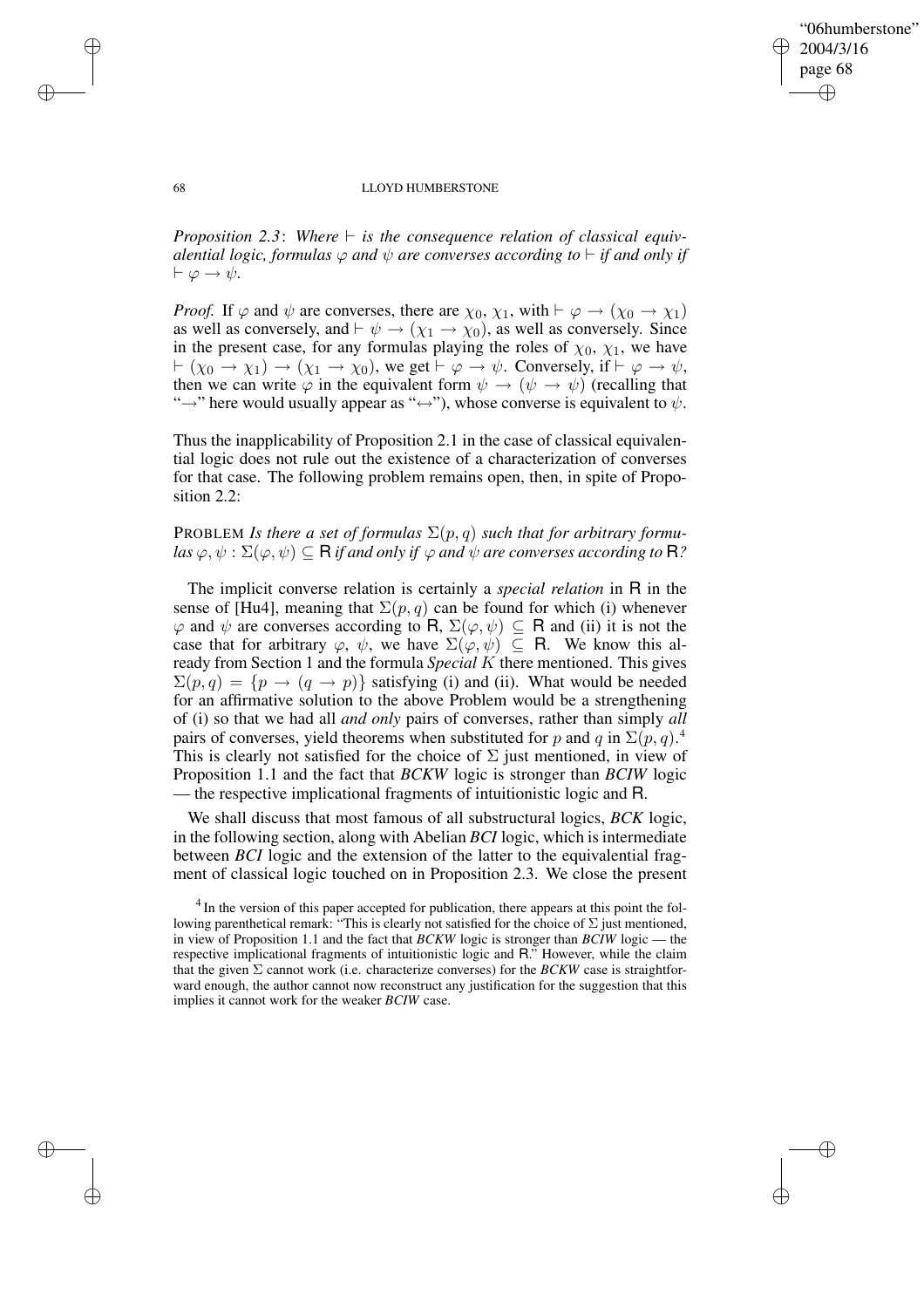section with the observation that although the pure equivalential fragment of intuitionistic logic is very different from that of classical logic (see the discussion and references provided by [KW]), Proposition 2.3 and its proof transfer to this weaker setting — the only logic considered here which is not an extension of *BCI* logic<sup>5</sup>:

*Proposition* 2.4: Where  $\vdash$  *is the consequence relation of intuitionistic equivalential logic, formulas*  $\varphi$  *and*  $\psi$  *are converses according to*  $\vdash$  *if and only if*  $\vdash \varphi \to \psi$ .

*Proof.* The proof of Proposition 2.3 applies verbatim here.

## 3. *Converses in Abelian Logic and in BCK Logic*

The "Abelian Logic" of [MS] adds to the *BCI* axioms the following

A  $((p \rightarrow q) \rightarrow q) \rightarrow p$ 

✐

✐

✐

✐

We shall call the resulting pure implicational logic Abelian *BCI* logic. Meyer and Slaney consider also the extension of this logic by suitable principles governing conjunction, negation, disjunction and other connectives. The pure implicational fragment is presented in algebraic form in [Da] — i.e., as a variety of *BCI*-algebras term equivalent to the variety of Abelian groups (see below).<sup>6</sup> The implicational fragment behaves very differently, as [MS] notes, from the full logic, especially as regards converses: whenever a formula is provable in the fragment, so is its converse — though this is not so for implicational formulas in the full logic. (Note that we do not say *pure* implicational formulas.) We will not exploit any such features in our discussion, so nothing hangs on the fact that we are discussing the implicational fragment. However, this fact does immediately yield the  $\Psi$ " direction of the

<sup>5</sup> The formula C, for example, rewritten here with " $\rightarrow$ " replaced by " $\leftrightarrow$ ", as (p  $\leftrightarrow$  $(q \leftrightarrow r) \leftrightarrow (q \leftrightarrow (p \leftrightarrow r))$ , is not intuitionistically provable, as one sees most easily by substituting  $\perp$  for p and r, giving a left-hand side equivalent to  $\neg\neg q$  and right-hand side equivalent to q.

*"06humberstone"*

*2004/3/16 page 69*

✐

✐

✐

 $6$ This logic was first studied by Meredith in the 1950s; see [MP], p. 221. That discussion is followed up in  $[Kall]$ ,  $[Kal2]$  — see the sections on the left-subtraction connective L. [Kab3] discusses a consequence operation he calls  $C_{BCH}$  (the second "I" being intended to recall Roman Suszko's identity connective) whose set of 'tautologies' (i.e. C*BCII*(∅)) coincides with the set of Abelian *BCI*-theorems, and rediscovers the connection with Abelian groups. In 2000 the present author learnt (from Su Rogerson and Bob Meyer) that Branden Fitelson had shown the axiomatization of this logic with B, C, I, and A (using *Modus Ponens*) was not independent, C and I being derivable from B and A.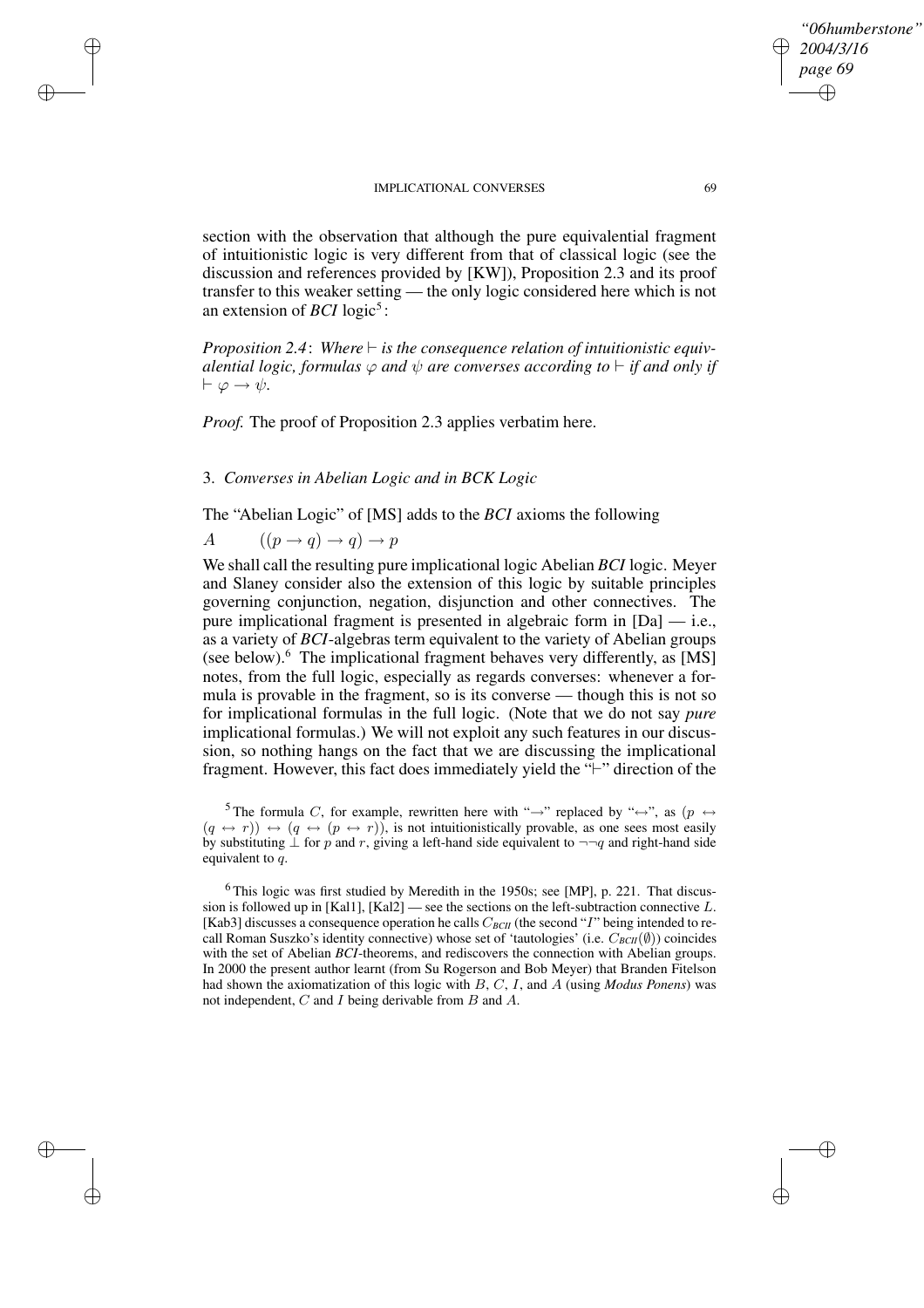## "06humberstone" 2004/3/16 page 70 ✐ ✐

✐

✐

## 70 LLOYD HUMBERSTONE

following lemma from the " $\neg$ " direction, which we have preferred to argue from scratch:

## *Lemma* 3.1: With  $\vdash$  *indicating provability in Abelian BCI logic, we have*

$$
(p \to q) \to (q \to q) \dashv \vdash q \to p
$$

*Proof.* The "<sup>-</sup>" direction holds even for  $\models =\,F_{BCI}$ . For the "<sup>-</sup>" direction we reason as follows, using some self-explanatory annotations (*cf.* [AB]):

| (i) | $(p \rightarrow q) \rightarrow q \vdash p$                                     | by $A$                            |
|-----|--------------------------------------------------------------------------------|-----------------------------------|
|     | (ii) $q \rightarrow ((p \rightarrow q) \rightarrow q) \vdash q \rightarrow p$  | from (i), prefixing               |
|     | (iii) $(p \rightarrow q) \rightarrow (q \rightarrow q) \vdash q \rightarrow p$ | permuting antecedents on the left |

This is quite promising for the project of characterizing converses in Abelian *BCI* logic, since we will be able to think of converses  $\varphi$ ,  $\psi$ , respectively as  $\chi_0 \to \chi_1$  and  $\chi_1 \to \chi_0$ , for which by this Lemma we have  $(\chi_0 \to \chi_1) \to$  $(x_1 \rightarrow x_1) + x_1 \rightarrow x_0$ . The trouble is that we want to obtain such an equivalence just using  $\chi_0 \rightarrow \chi_1$  and its (explicit) converse, so that we can write the equivalence in terms of  $\varphi$  and  $\psi$ , whereas here the  $\chi_1 \to \chi_1$ is neither of these. However, as Meyer and Slaney remark ([MS], p. 256), in contrast with the case of *BCIW* (and *a fortiori BCI*) logic, in Abelian *BCI* logic any two formulas of the form  $\chi \rightarrow \chi$  are equivalent. (Recall that for logics not extending *BCK* logic, i.e. — approximately<sup>7</sup> — *relevant* logics, the provability of two formulas does not suffice for their provable equivalence — though the later does suffice for their interreplaceability *salva provabilitate* in all contexts. In fact in Abelian *BCI* logic we have not only all "self-implications" thus equivalent, but all provable formulas.<sup>8</sup> Though we do not need this for our discussion, it is worth noting that it means that the mismatch between *BCI* logic and the class of *BCI*-algebras mentioned in note 14 below disappears when we come to consider Abelian *BCI* logic and the class of Abelian *BCI*-algebras, as defined in note 10.). In case this point

<sup>8</sup> Clearly it suffices to show that whenever  $\varphi$  and  $\psi$  are provable (in Abelian *BCI* logic) so is  $\varphi \to \psi$ . But the provability of  $\varphi$  yields that of  $(\varphi \to \psi) \to \psi$  (whether or not  $\psi$  is provable), and so — this time appealing to the fact that for the current logic the converse of any provable implication is also provable —  $\psi \rightarrow (\varphi \rightarrow \psi)$  is provable, whence by *Modus Ponens* given the provability of  $\hat{\psi}$ , we have  $\varphi \to \hat{\psi}$  as promised.

✐

✐

✐

 $<sup>7</sup>$ This is only approximate if one's notion of relevance is given by Belnap's criterion,</sup> *viz.*: that no implicational should be provable (at least in the absence of sentential constants) unless the antecedent and consequent share a variable — for, as is noted in [MS], Lemma 3.2 below shows this condition to be violated in the case of Abelian *BCI* logic, even though this is not an extension of *BCK* logic.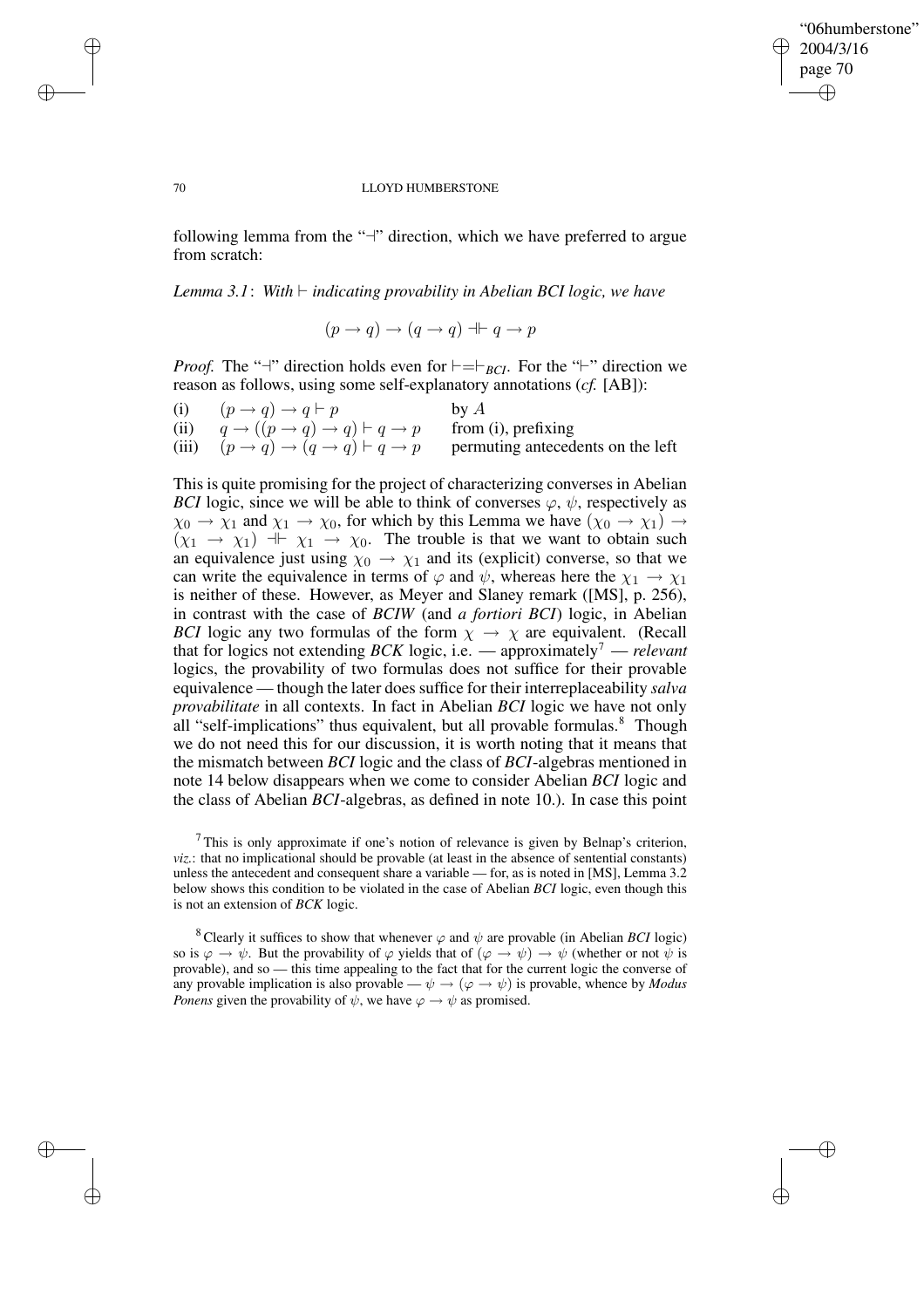of Meyer and Slaney may seem to depend on a detour through the part of Abelian logic involving the boolean connectives — or even the Ackermannstyle truth constant  $t^9$  — we give here a simple syntactic proof.

*Lemma* 3.2: With  $\vdash$  *indicating provability in Abelian BCI logic, we have*  $p \rightarrow p + q \rightarrow q$ .

*Proof.* Clearly it suffices to do the  $\vdash$  direction.

✐

✐

✐

✐

| (i)   | $p \rightarrow p \vdash q \rightarrow ((q \rightarrow p) \rightarrow p)$ | Already in <i>BCI</i> logic    |
|-------|--------------------------------------------------------------------------|--------------------------------|
| (ii)  | $(q \rightarrow p) \rightarrow p \vdash q$                               |                                |
| (iii) | $q \rightarrow ((q \rightarrow p) \rightarrow p) \vdash q \rightarrow q$ | (ii), prefixing                |
| (iv)  | $p \rightarrow p \vdash q \rightarrow q$                                 | $(i)$ , $(iii)$ , transitivity |

Thus the " $q \rightarrow q$ " in Lemma 3.1 can be replaced by any other  $\chi \rightarrow \chi$ formula (and we could now safely introduce  $t$  to abbreviate any such formula if we wanted); for our characterization we have chosen  $\varphi \to \varphi$ :

*Proposition 3.3*: *Formulas* ϕ *and* ψ *are implicational converses according to Abelian BCI logic, here indicated by*  $\vdash$ , *if and only if*  $\varphi \to (\varphi \to \varphi) \dashv \vdash \psi$ .

*Proof.* "Only if": Suppose  $\varphi$  and  $\psi$  are converses according to  $\vdash$ . Then by Lemma 3.1, taking  $\varphi$  and  $\psi$  are respectively equivalent to  $\chi_0 \to \chi_1$  and its converse, we have

$$
\varphi \to (\chi_1 \to \chi_1) \dashv \vdash \psi
$$

and so by the equivalence of different "self-implications" provided by Lemma 3.2:

$$
\varphi \to (\varphi \to \varphi) \dashv \vdash \psi.
$$

"If": Suppose that  $\varphi \to (\varphi \to \varphi) \to \psi$ . Then to show that  $\varphi$  and  $\psi$  are converses, it suffices to show that  $(\varphi \to \varphi) \to \varphi + \varphi$ . But we have this equivalence for any  $\varphi$ , even in *BCI* logic.

As one may glean from [MS], or more directly (though the notation has to be dualized) from [Da], the element  $a \to (a \to a)$  (or  $a \to 1$ ) in an Abelian group is the group-theoretic inverse of the element  $a$ , where the group multiplication is obtained from  $\rightarrow$ , the binary (fundamental) operation

"06humberstone"

2004/3/16 page 71

✐

✐

✐

<sup>&</sup>lt;sup>9</sup> Recall that the simple-minded  $\top$  of intuitionistic and classical logic gives way in a substructural context to a distinction between (and here we use the notation of  $[AB]$ ) t, a left identity for  $\rightarrow$ , and T (a two-sided identity element for  $\land$  — or, to put it in terms of  $\rightarrow$ : a formula provably implied by every formula), sometimes called the Ackermann and Church truth-constants, respectively.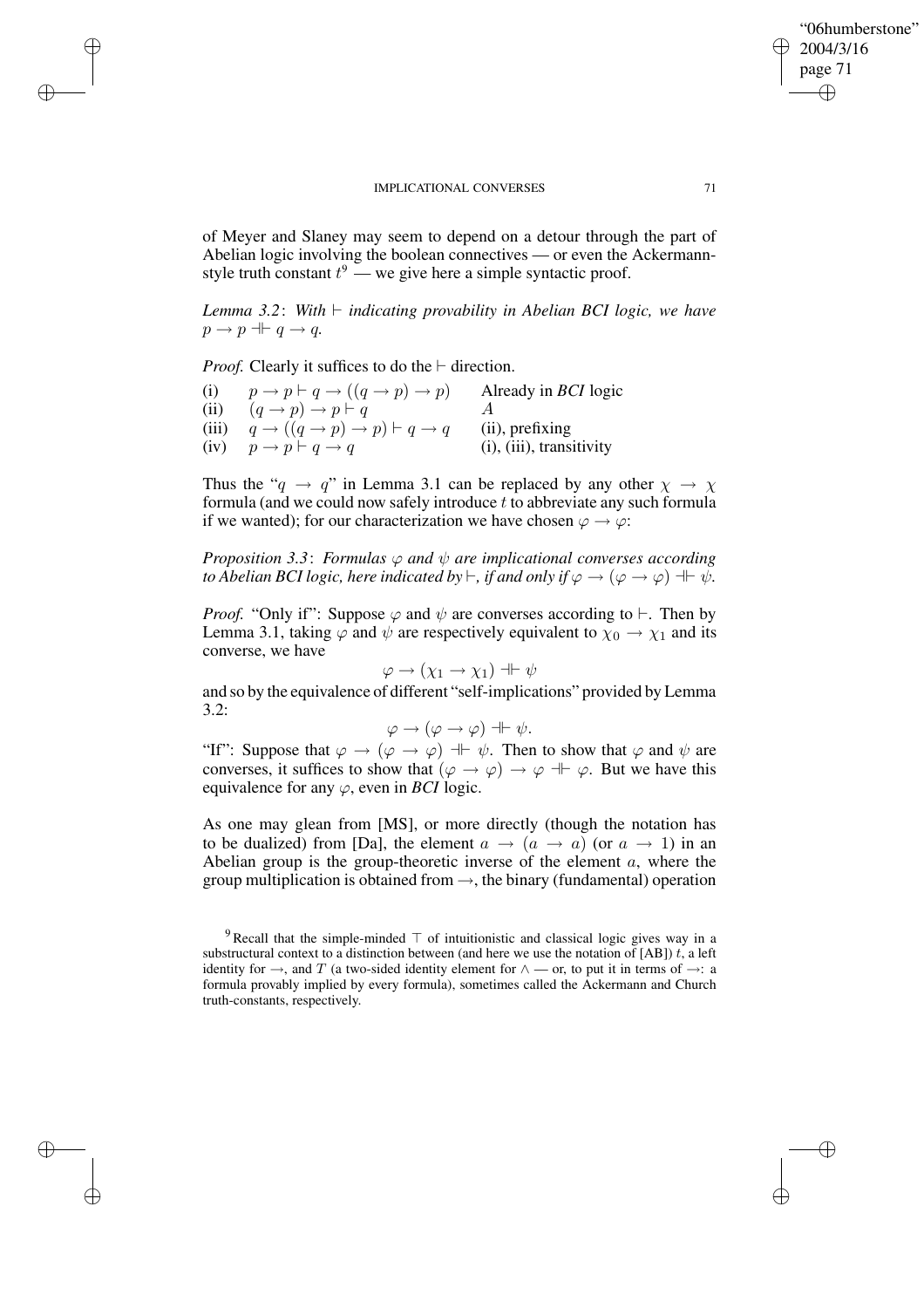✐

## 72 LLOYD HUMBERSTONE

in an Abelian *BCI*-algebra,<sup>10</sup> by setting

✐

✐

✐

✐

$$
a \cdot b = (a \to 1) \to b.
$$

Thus the appearance in Proposition 3.3 of " $\varphi \to (\varphi \to \varphi)$ " (which, as already remarked, could be written as " $\varphi \rightarrow t$ ") can be thought of as denoting the 'inverse' of the formula  $\varphi$ , and Proposition 3.3 itself can be loosely summarised as saying that in this logic, converses are inverses. (Going in the other direction, any Abelian group gives rise to an Abelian *BCI*-algebra by putting  $a \rightarrow b = a^{-1} \cdot b$ , and these two procedures applied in the appropriate order to an Abelian *BCI*-algebra or an Abelian group lead us back to the original structure.)

Abelian *BCI* logic presents in an interesting form a phenomenon we shall call recoverability of converses. We say that a logic  $\vdash$  *has recoverable converses* when the language of  $\vdash$  provides a formula  $\gamma(p)$  in one propositional variable (as indicated) with  $\gamma(\varphi \to \psi) \to \psi \to \varphi$ . Here  $\gamma(\varphi \to \psi)$  is the result of substituting  $\varphi \to \psi$  for p uniformly in  $\gamma(p)$ . Thus  $\gamma(\cdot)$  can be thought of as the *definiens* for a defined 1-ary connective of the language of  $\vdash$  which connective, when applied to an implicational formula, recovers for us the converse of that formula (to within equivalence). Abelian *BCI* logic provides recoverable converses in this sense because we may choose  $\gamma(p)$  as  $p \to (p \to p)$  (or indeed, if the constant t is present, as  $p \to t$ ). Converses are also recoverable, though in a less interesting way, in classical and intuitionistic equivalential logics (notated, as above, with  $\rightarrow$ ), since here we may simply select for  $\gamma(p)$  the formula p itself. We return to this contrast between less and more interesting manifestations of the recoverability of converses below. First, we note another respect in which Abelian *BCI* logic distinguishes itself, namely as the weakest extension of *BCI* logic to have recoverable converses. For the proof, we need to allude to the following formula, named after the way the variables  $p$  and  $q$  "pivot" around the fixed r:

 $(Pivot)$   $((p \rightarrow r) \rightarrow q) \rightarrow ((q \rightarrow r) \rightarrow p)$ 

and the following rule:

<sup>10</sup> Assuming known the notion of a *BCI*-algebra, the Abelian such algebras are those satisfying the ("Abelian") identity  $(x \to y) \to y \approx x$ ; they constitute a variety of *BCI*-algebras because we can "de-quasify" the quasi-identity  $x \to y \approx y \to x \approx 1 \Rightarrow x \approx y$  by the following reasoning:  $x \to y \approx y \to x$  implies  $(x \to y) \to y \approx (y \to x) \to y$ , whose l.h.s. reduces to x (by the Abelian identity) and whose r.h.s. reduces, since  $y \to x \approx 1$ , via  $1 \rightarrow y$  to y. This makes the Abelian identity what would be called by analogy of the talk of *BCK*-varietizing identities in [Hu3], a *BCI*-varietizing identity. (It is well known that neither the class of *BCI*-algebras nor the class of *BCK*-algebras is itself a variety.)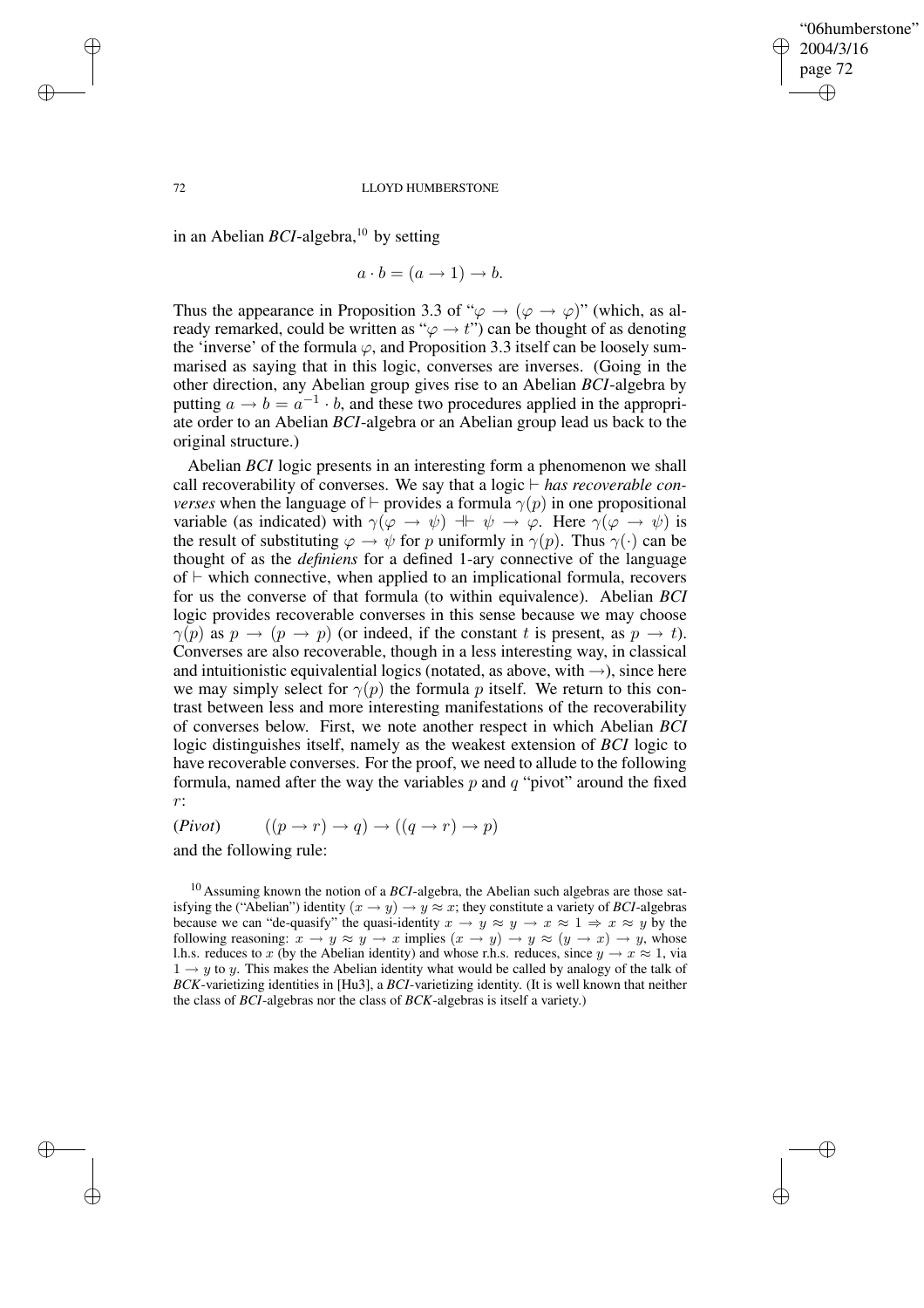✐

✐

✐

✐

*(Converse Recovery Rule)* From  $\varphi_1 \to \psi_1 + \varphi_2 \to \psi_2$  to  $\psi_1 \to \varphi_1 +$  $\psi_2 \rightarrow \varphi_2$ .

Although we isolate this last rule here for application in the proof of Proposition 3.4 below, we pause to notice that for  $\vdash$  closed under the rule, the 'Converse Proposition Fallacy' of note 1 above is not a fallacy after all.

*Proposition 3.4*: *Abelian BCI logic is the smallest logic with recoverable converses extending BCI logic.*

*Proof.* We note without proof that instead of using A as above to axiomatize Abelian *BCI* logic as an addendum to the axioms B, C, I, we could equally well have used Pivot. Next, observe that any logic with recoverable converses is closed under the Converse Recovery Rule — since we may apply  $\gamma(\cdot)$  to both sides of the "premiss". By C, for  $\vdash$  as *BCI* logic, we have  $p \rightarrow (q \rightarrow r) \parallel q \rightarrow (p \rightarrow r)$ , from which that rule delivers Pivot.

The Converse Recovery Rule is suggestive of the following quasi-identity which may or may not be satisfied by a binary operation, here symbolized by juxtaposition (and under which some set is presumed to be closed, over whose elements the variables range):

# $(Proto-commutativity)$   $xy \approx uz \Rightarrow yx \approx zu.$

We call an operation satisfying this condition proto-commutative. The condition has many interesting properties. For example, it suffices to deliver left-cancellativity (for the operation concerned) from right-cancellativity, or vice versa.<sup>11</sup> Any proto-commutative semigroup (i.e., whose fundamental binary operation is proto-commutative) with a left- or right-identity element is commutative.<sup>12</sup> On the other hand, it is clear that commutativity implies proto-commutativity since the left-hand sides of the antecedent and consequent of the latter condition are equal by commutativity, as are the right-hand sides. The sense in which the equivalential logics mentioned provide recoverable converses in a less interesting manner than Abelian *BCI* logic does is simply that the corresponding classes of algebras in the former case are

"06humberstone"

2004/3/16 page 73

✐

✐

✐

<sup>&</sup>lt;sup>11</sup> Suppose we have right cancellation, and  $ab = ac$ . For left cancellation, we want  $b = c$ . We reason: given  $ab = ac$ , we have  $ba = ca$  by proto-commutativity, so  $b = c$  as desired: left cancellation. (*Mutatis mutandis* for the converse direction.)

<sup>&</sup>lt;sup>12</sup> Proof: Suppose A =  $(A, \cdot, e_L)$  is a semigroup with a left-identity element  $e_L$  (i.e.  $e<sub>L</sub>a = a$ , all  $a \in A$ ), and A satisfies Proto-commutativity. Since for all  $a, b, c \in A$ , we have  $(ab)c = a(bc)$ , proto-commutativity gives  $c(ab) = (bc)a$ . Choose  $c = e<sub>L</sub>$ . Then  $ab = e_L(ab) = (be_L)a = b(e_La) = ba$ . (A similar argument works in the presence of a right-identity.)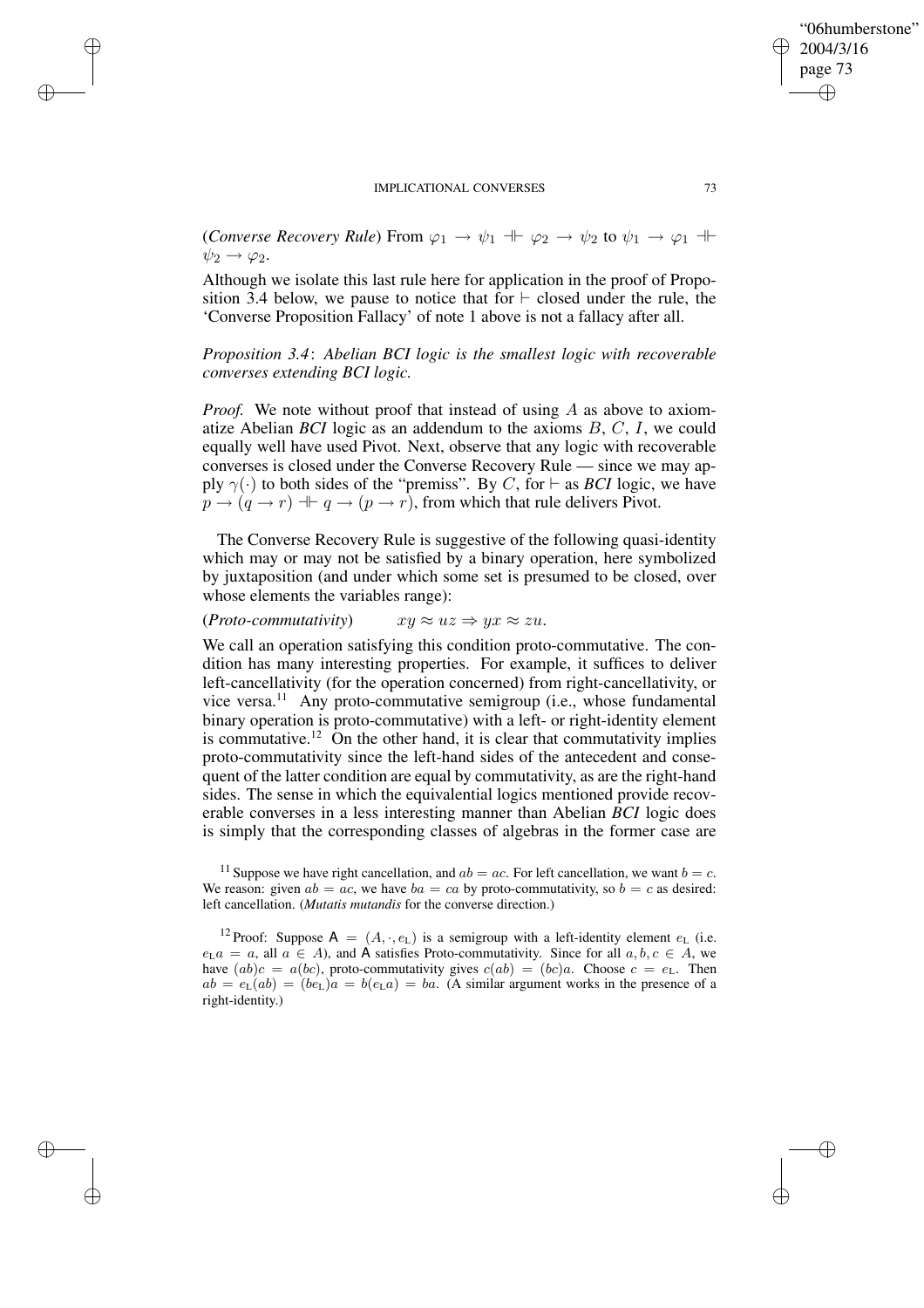✐

### 74 LLOYD HUMBERSTONE

commutative and therefore automatically proto-commutative, while in the latter case we have proto-commutativity without commutativity. Part (i) of the following gives a fund of proto-commutative though not in general commutative operations, subsuming the Abelian logic case via the connection with groups noted above, though in fact we do not exploit much of the hypothesis that we are dealing with a group — Part (i) works for any involuted groupoid<sup>13</sup>, and (ii) for any groupoid with a two-sided identity element:

*Proposition* 3.5: Let  $A = (A, \cdot, ^{-1}, 1)$  *be a group. Then (i) the operations* /  $\langle ad \rangle$  *defined by:*  $a/b = a \cdot b^{-1}$  *and*  $a \backslash b = a^{-1} \cdot b$ , *are proto-commutative*, *and (ii) the operation* · *is proto-commutative iff it is commutative (i.e.,* A *is abelian).*

*Proof.* (*i*) Suppose  $a/b = c/d$ , i.e. (suppressing the "·")  $ab^{-1} = cd^{-1}$ . Then  $(ab^{-1})^{-1} = (cd^{-1})^{-1}$ , and thus  $ba^{-1} = dc^{-1}$ , i.e.  $b/a = d/c$ . Similarly in the case of  $\setminus$ .

(*ii*) "If": as already noted, commutative operations are always proto-commutative. "Only if": We are supposing that A satisfies the quasi-identity  $xy \approx$  $uz \Rightarrow yx \approx zu$ , so when 1 is taken as the value of z, we get  $xy \approx u \Rightarrow$  $yx \approx u$ , which is equivalent to the commutative law since we can substitute xy for u.

Before returning to our sentential logic theme, we pause to note that the relation between commutativity and proto-commutativity is a special case of something more general. Given any identity (now in the sense of *equation*) between terms  $t$  and  $u$ , we can consider the corresponding "proto" version, namely the pair of quasi-identities

$$
t \approx t' \Rightarrow u \approx u', u \approx u' \Rightarrow t \approx t'
$$

where terms  *and*  $*u'*$  *are obtained from*  $*t*$  *and*  $*u*$  *by relettering the vari*ables in these terms to a disjoint set of variables. More precisely, if the variables occurring in t are  $x_1, \ldots, x_m$  and those in  $\boldsymbol{\mu}$  are  $y_1, \ldots, y_n$ , (where we allow  $\{x_1, \ldots, x_m\} \cap \{y_1, \ldots, y_n\} \neq \emptyset$ ), so that the original identity is  $t(x_1, \ldots, x_m) \approx u(y_1, \ldots, y_n)$ , then t' and u' are  $t(x'_1, \ldots, x'_n)$  and  $u(x'_2, \ldots, x'_n)$  $u(y'_1, \ldots, y'_n)$ , where this time we require that the variables  $x'_1, \ldots, x'_m$  are disjoint from  $x_1, \ldots, x_m$  and likewise in the case of the  $y_i$  and  $y'_i$ . Thus, for

✐

✐

✐

 $13$  By this is meant the class of algebras one obtains by removing the condition of associativity from the definition of an involuted semigroup in (e.g.) [Sch].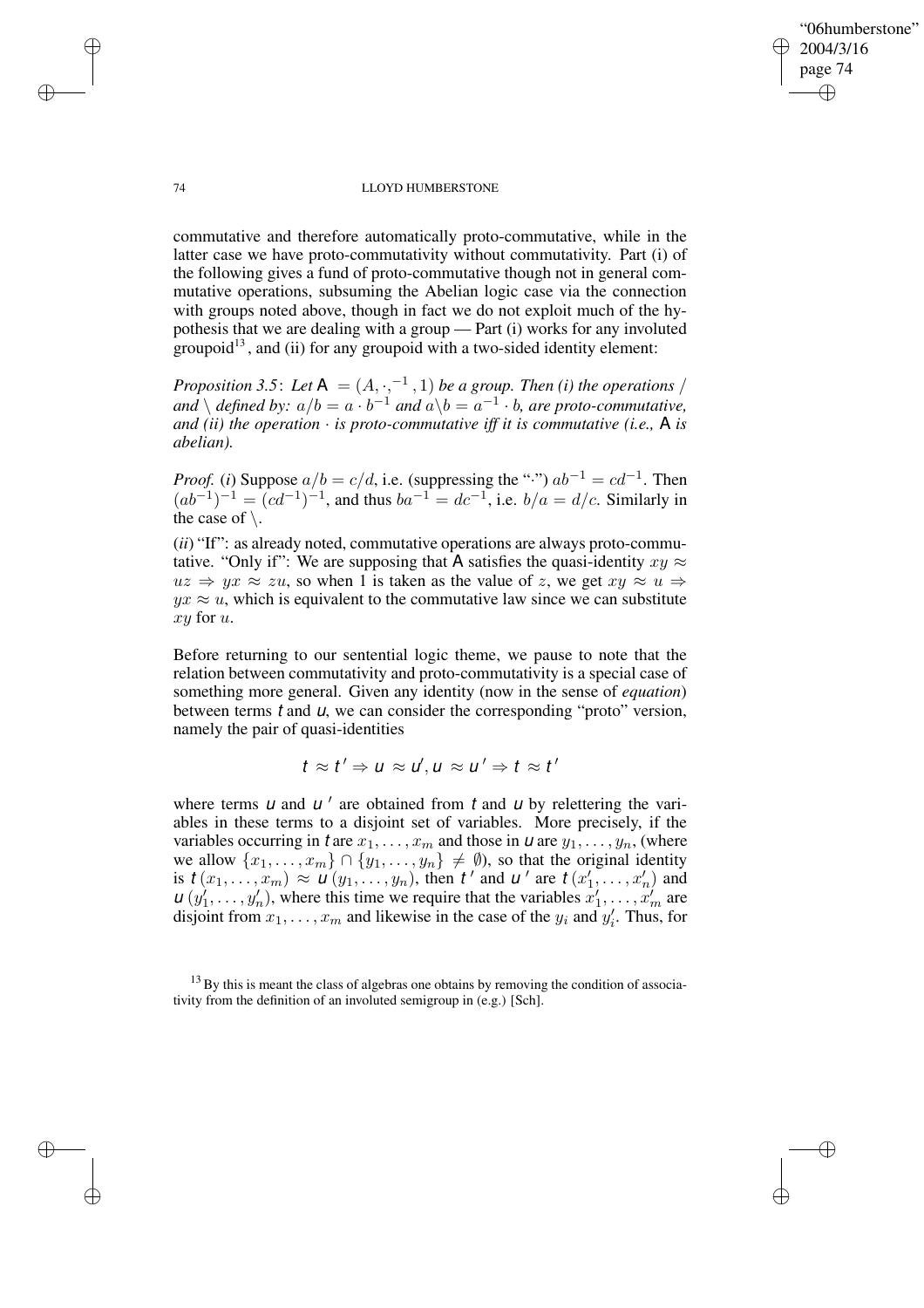example, proto-associativity is given by

✐

✐

✐

✐

$$
x(yz) \approx x'(y'z') \Rightarrow (xy)z \approx (x'y')z'
$$
  

$$
(xy)z \approx (x'y')z' \Rightarrow x(yz) \approx x'(y'z').
$$

The "proto" quasi-identities all follow from the corresponding identities as in the commutativity case, and for the same reason, but the author has little general information on the subject, which would appear to merit further investigation. The case of commutativity allowed the further simplification that we only gave the single quasi-identity (re-written here with the ""notation)  $x_1x_2 \approx x_1'x_2' \Rightarrow x_2x_1 \approx x_2'x_1'$ , since the converse quasi-identity follows by re-lettering. A similar simplification is possible for a different reason in the case of proto-idempotence, where the identity  $xx \approx x$  (and we omit any numerical subscripting here) gives rise to the two quasi-identities  $xx \approx x'x' \Rightarrow x \approx x'$  and  $x \approx x' \Rightarrow xx \approx x'x'$ , the second of which is redundant since it is a free gift of equational logic.

We turn now to the case of *BCK* logic. It will be helpful to bear in mind the following relation between *BCK* logic and *BCK*-algebras, which we represent here in the " $\rightarrow$ " notation (as in [BF1], [BF2]), rather than the dual notation used in (e.g.) [Pa]: a formula  $\alpha$  is provable in *BCK* logic just in case the identity  $t_{\alpha} \approx 1$  holds in all *BCK*-algebras, where  $t_{\alpha}$  is the term corresponding to the formula  $\alpha$ , i.e., resulting from it by replacing propositional variables by individual variables.<sup>14</sup> As Corollary 2 in [Pa], with notation adjusted, we find:

*Proposition* 3.6: (Pałasińska) Let **s**, t, be terms built up from variables x, y, *and* the constant 1, by means of the operation symbol  $\rightarrow$ , and  $\mathbf{s}'$ ,  $\mathbf{t}'$ , be the *corresponding terms resulting from the substitution of*  $x \rightarrow y$ ,  $y \rightarrow x$  *for* x, *y* in **s** and **t** respectively. Then the identity  $s \approx t$  holds in all BCK algebras *if* and only if the identity  $s' \approx t'$  holds in all BCK-algebras.

<sup>14</sup> As was pointed out in [Bu] and [Kab1], there is no such correspondence in the case of *BCI*-algebras and *BCI* logic; the correspondence here noted in the *BCK* case falls far short of the claim that *BCK* algebras constitute an equivalent quasivariety semantics for *BCK* logic in the sense of [BP]. See further, on this point, [Kab2]. As to how to respond to the mismatch between *BCI* logic and the quasivariety of *BCI* algebras, Bunder (in [Bu]) suggests strengthening the logic, while Meyer and Ono (in [MO]) suggest a different meaning for the term '*BCI* algebras'. (However, it should be noted that *BCI* algebras in the newly proposed sense are not strictly algebras, carrying an undefined partial order in their similarity types, and nor — in the sketched completeness proof on p.  $108 -$  is any indication given as to what the "Lindenbaum algebra" of *BCI* logic is supposed to be: no equivalence class of purely implicational formulas is specified as the element 1 of this (so-called) algebra, and no relation is defined as the partial order. This is not meant as questioning the completeness result — just the proposed proof.)

*"06humberstone"*

*2004/3/16 page 75*

✐

✐

✐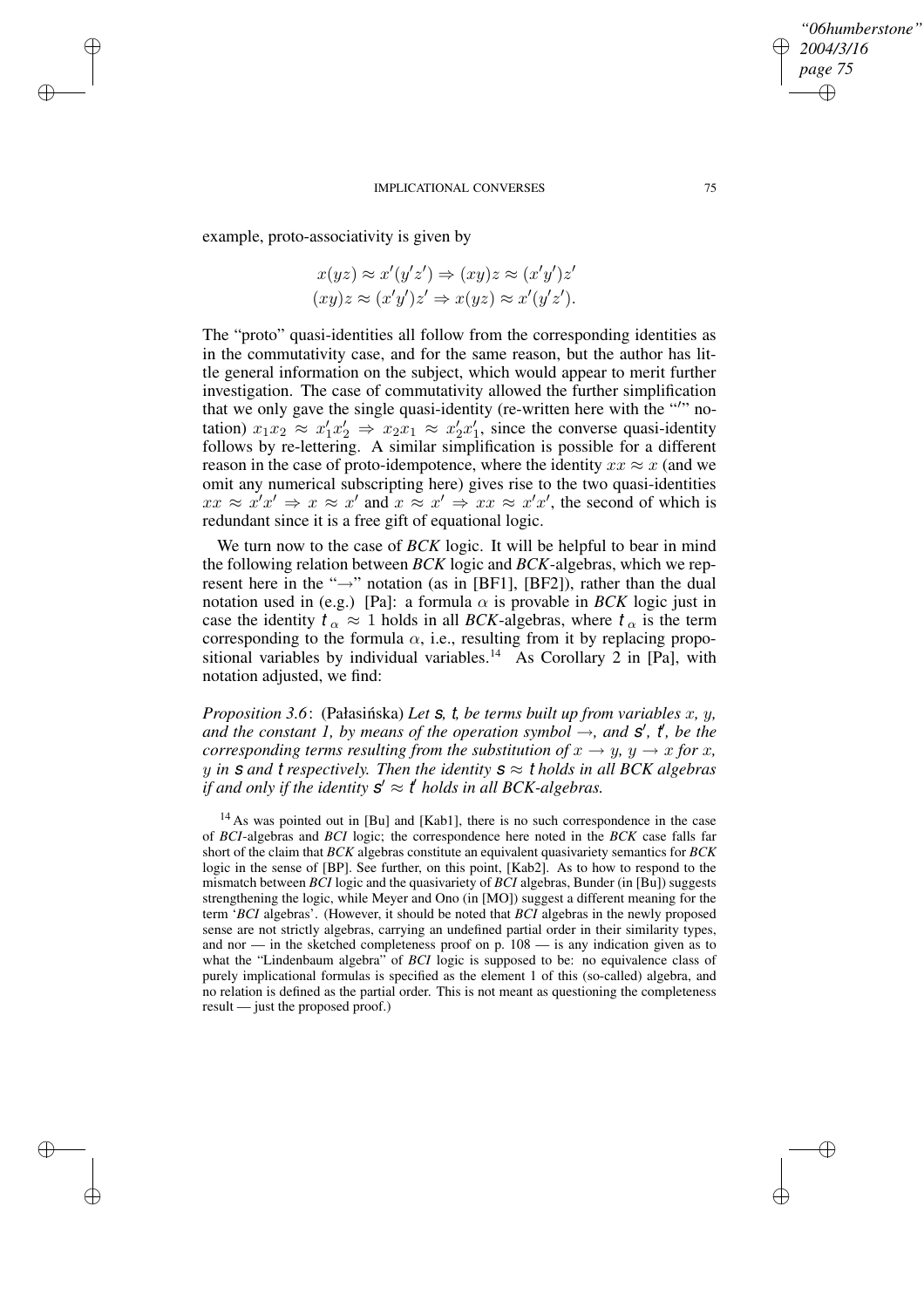✐

## 76 LLOYD HUMBERSTONE

The non-trivial (i.e., "if") half of this result gives us a negative solution to the problem of characterizing converses in *BCK* logic; we restate the content for use in sentential logic:

*Lemma* 3.7: Let  $\beta(p,q)$  *be a formula constructed from the variables p, q with the aid of*  $\rightarrow$ *, and*  $\beta(p \rightarrow q, q \rightarrow p)$  *be the result of substituting*  $p \rightarrow q$ *,*  $q \rightarrow p$ *, respectively, for* p*,* q*, in*  $\beta(p,q)$ *. Then if*  $\beta(p \rightarrow q, q \rightarrow p)$  *is provable in BCK logic, so is*  $\beta(p, q)$ *.* 

*Proof.* Let t and t' be the *BCK*-algebraic terms corresponding to  $\beta(p, q)$  and  $\beta(p \to q, q \to p)$ . Then if  $\beta(p \to q, q \to p)$  is provable in *BCK* logic, we have (by the correspondence mentioned) that  $t' \approx 1$  holds in all *BCK*algebras, whence by Proposition 3.6, the identity  $t \approx 1$  holds in all such algebras, so  $\beta(p,q)$  is provable in *BCK* logic.

Notice that the principle we called *Special* K in Section 1 shows that *BCIW* logic lacks Pałasińska's property (in the sense that Lemma 3.7 does not hold for that logic: *cf.* the notion of special relation defined in the preceding section).

*Proposition* 3.8: *There is no set of formulas*  $\Sigma(p,q)$  *such that for arbitrary formulas*  $\varphi, \psi$ :  $\Sigma(\varphi, \psi) \subseteq BCK$  *if and only if*  $\varphi$  *and*  $\psi$  *are converses according to BCK logic.*

*Proof.* Suppose there exists such a  $\Sigma(p,q)$ . Then since  $p \rightarrow q$  and  $q \rightarrow p$ are converses according to *BCK* logic (as are any explicit implicational converses), we should have  $\Sigma(p \to q, q \to p)$  $(=\{\sigma(p \to q, q \to p) \mid \sigma(p,q) \in$  $\Sigma(p,q)$ )  $\subseteq$  *BCK*. By Lemma 3.7, this implies that  $\Sigma(p,q) \subseteq$  *BCK*, which is impossible since  $p$  and  $q$  are not even converses according to (the stronger) intuitionistic logic or classical logic (by Proposition 1.1 and Corollary 1.2).

This concludes our sample exploration of the properties of implicational converses in various logics. Perhaps the cases covered will serve as a stimulus for a more systematic study of the topic. Many cases of interest have not been considered, such as "commutative" *BCK* logic, which adds the axiom (here given the name — after Tanaka — its equational analogue customarily receives in the *BCK*-algebraic tradition):

$$
T \qquad ((p \to q) \to q) \to ((q \to p) \to p)
$$

The connective on which commutativity is conferred by  $T$  is of course not  $\rightarrow$  but rather the derived binary connective taking  $\alpha$  and  $\beta$  to the formula  $(\alpha \rightarrow \beta) \rightarrow \beta$ , which then offers a fair simulation of the disjunction of  $\alpha$ with  $\beta$ . The basic Łukasiewicz implicational logic is given by adding as a

✐

✐

✐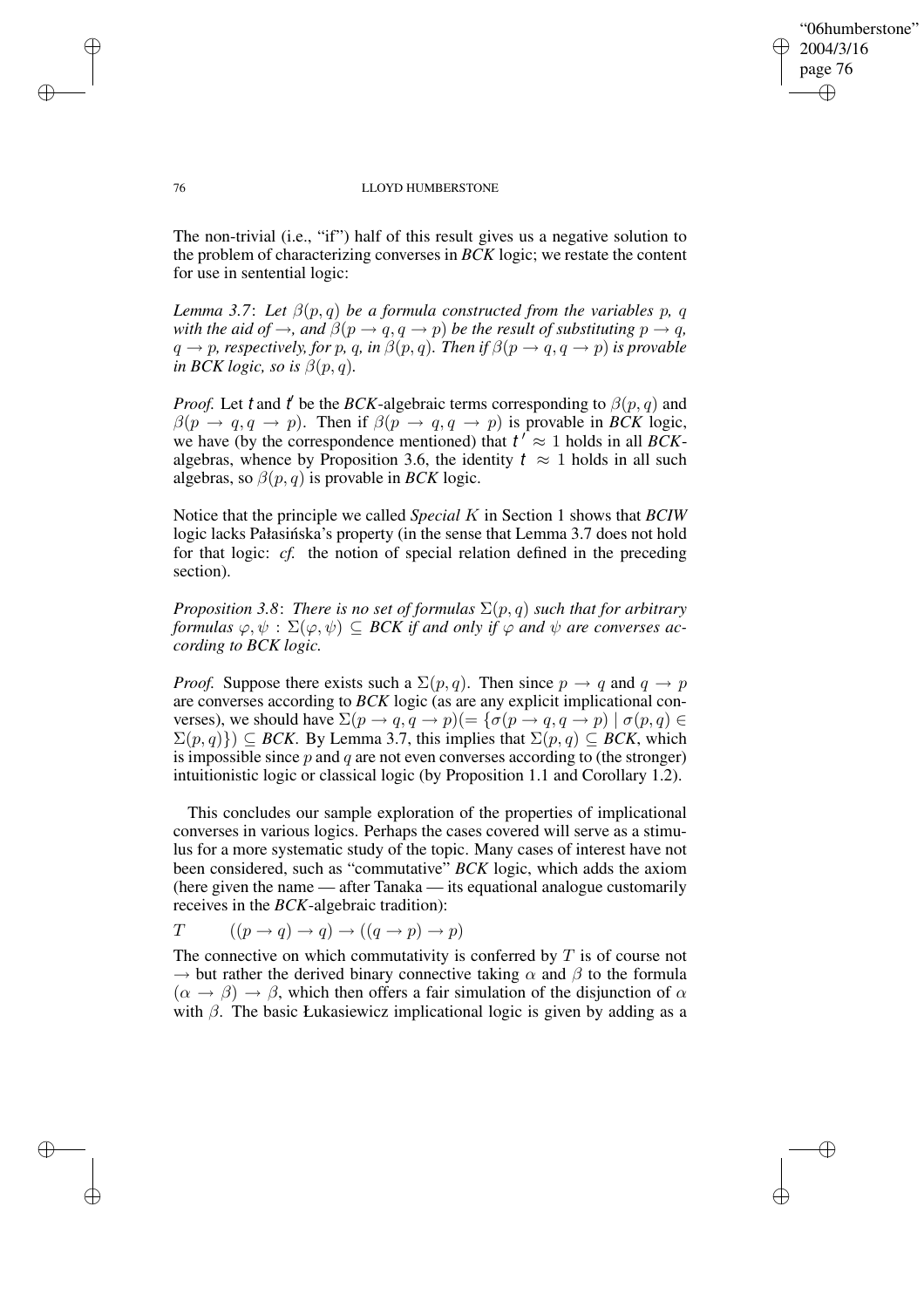✐

✐

✐

✐

✐

"06humberstone"

2004/3/16

✐

✐

further axiom the principle  $L$  from Section 1 above, which given the presence of T amounts to the disjunction of  $p \to q$  with  $q \to p$ . (See [Ko] for the justification of the adjective "basic" here.<sup>15</sup> ) Thus by the method of proof of Proposition 1.1, as summed up in Proposition 2.1, we have the same characterization of converses for Łukasiewicz's logic(s) as for intuitionistic logic. We have not investigated the case of the weaker commutative *BCK* logic, however. The same goes for many of the numerous relevant logics treated in [AB] — for entailment, ticket entailment, etc. And of course when we did consider the question of characterizing converses for the relevant logic R, we left it open (with the Problem in Section 2). Another interesting class of cases worthy of consideration would be the various strict implicational logics, amongst with the strict implication fragment of S5 seems especially interesting in view of its bearing on converses of universally quantified implications — e.g., in the case of classical predicate logic, can a characterization of the type sought above be found for the relation between formulas  $\varphi$ and  $\psi$  which are "class inclusion" converses in the sense of being equivalent respectively to formulas  $\forall x(\chi_0(x) \to \chi_1(x))$  and  $\forall x(\chi_1(x) \to \chi_0(x))$  for some formulas  $\chi_0$ ,  $\chi_1$ , in which at most the variable x is free? The same question obviously arises in the more general case also in which instead of a single initial  $\forall$  we allow several (whose variables may appear in the  $\chi_i$ ). We do not at present have any information on this topic, however.

## ACKNOWLEDGEMENTS

Many thanks are owed to Bob Meyer for supplying Proposition 2.2 in response ([M2]) to a query about the existence of a formula  $\alpha \to \alpha^*$  (as described there) provably equivalent in R to  $p \rightarrow q$ . Helpful comments from the audience at an Automated Reasoning Group seminar, ANU (Canberra), resulted in some improvements on the draft presented there in February 2002, and likewise in the case of a Melbourne-Adelaide logic conference held at the University of Melbourne in April of that year.

> Dept. of Philosophy Monash University Clayton Victoria 3168 Australia E-mail: Lloyd.Humberstone@arts.monash.edu.au

<sup>15</sup> Further background is supplied in [BF2], esp. p. 241*f*.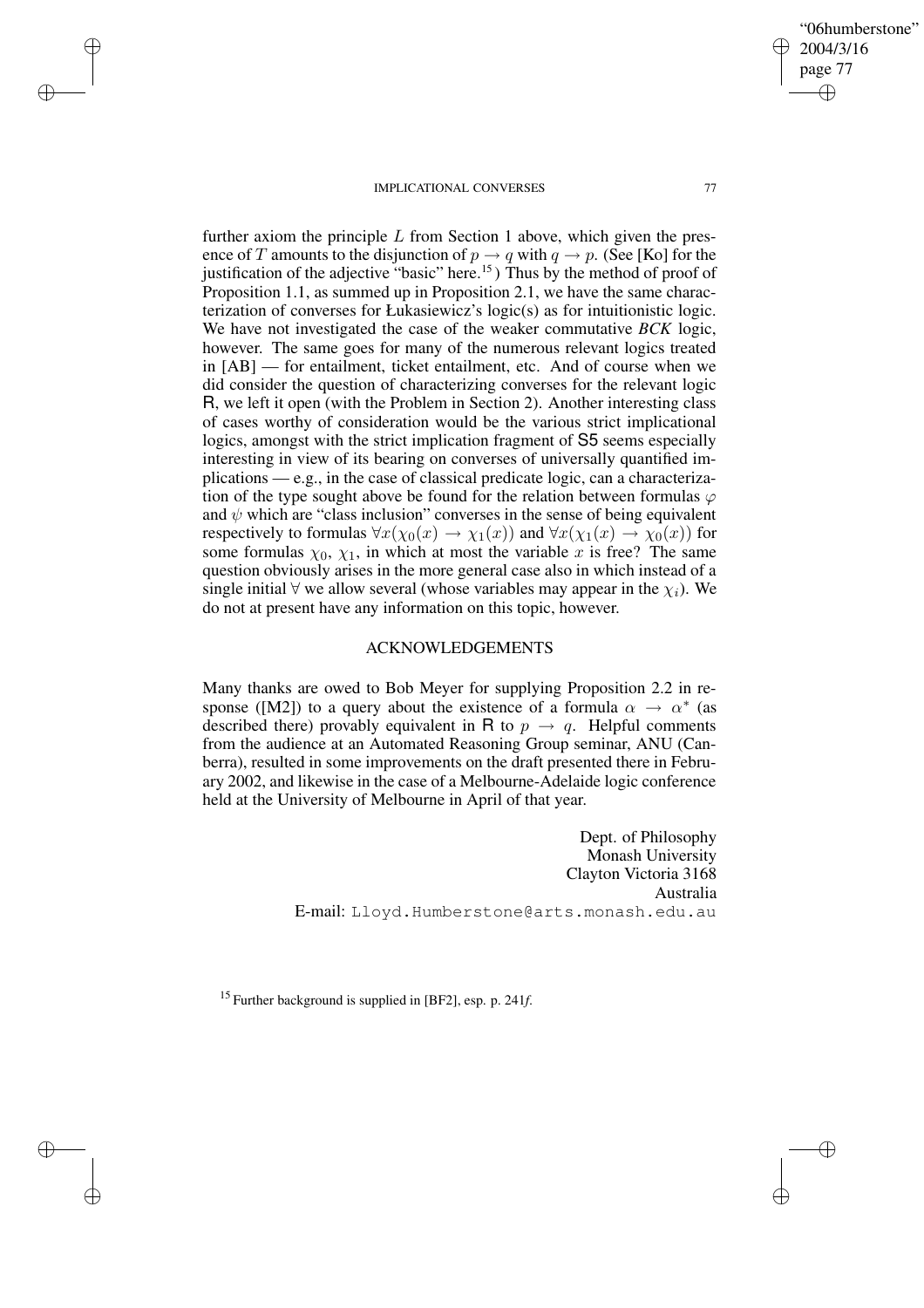## "06humberstone" 2004/3/16 page 78 ✐ ✐

✐

✐

## 78 LLOYD HUMBERSTONE

## REFERENCES

- [AB] Alan R. Anderson and Nuel D. Belnap, *Entailment: the Logic of Relevance and Necessity, Vol. I*, Princeton University Press, Princeton NJ 1975.
- [BF1] W.J. Blok and I.M.A. Ferreira, 'Hoops and Their Implicational Reducts (Abstract)', pp. 219–230 in C. Rauszer (ed.), *Algebraic Methods in Logic and Computer Science*, Banach Center, Warsaw 1993.
- [BF2] W.J. Blok and I.M.A. Ferreira, 'On the Structure of Hoops', *Algebra Universalis* 40 (2000), 233–257.
- [BP] W.J. Blok and D. Pigozzi, 'Algebraizable Logics', *Memoirs of the American Math. Soc.* 77, #396, 1989.
- [Bu] M.W. Bunder, '*BCK* and Related Algebras and their Corresponding Logics', *Journal of Non-Classical Logic* 2 (1983), 15–24.
- [Da] Ming Daoji, '*BCI*-Algebras and Abelian Groups', *Math. Japonica* 32 (1987), 693–696.
- [Du] M.A. Dummett, 'A Propositional Calculus with Denumerable Matrix', *Journal of Symbolic Logic* 24 (1959), 97–106.
- [Hu1] Lloyd Humberstone, 'Equivalential Interpolation', pp. 36–53 in *The Goldblatt Variations: Eight Papers in Honour of Rob*, Festschrift for Rob Goldblatt, ed. (anon.) Krister Segerberg, Uppsala Prints and Preprints in Philosophy, Uppsala University 1999.
- [Hu2] Lloyd Humberstone, 'The Pleasures of Anticipation: Enriching Intuitionistic Logic', *Journal of Philosophical Logic* 30 (2001), 395–438.
- [Hu3] Lloyd Humberstone, 'Note on a Lemma of Komori', *Scientiae Mathematicae Japonicae* 53 (2001), 347–352.
- [Hu4] Lloyd Humberstone, 'Archetypal Forms of Inference', to appear in *Synthese*.
- [Kab1] J. Kabziński, '*BCI*-Algebras From the Point of View of Logic', *Bulletin of the Section of Logic* 12 (1983), 126–129.
- [Kab2] J. Kabzinski, ´ 'Quasivarieties for *BCK*-Logic', *Bulletin of the Section of Logic* 12 (1983), 130–133.
- [Kab3] J. Kabziński, 'Abelian Groups and Identity Connective', *Bulletin of the Section of Logic* 22 (1993), 66–71.
- [KW] J. Kabziński and A. Wroński, 'On Equivalential Algebras', pp. 419– 428 in *Procs. 1975 International Symposium on Multiple-Valued Logic*, Auspices of the IEEE Computer Society, Indiana University, Bloomington 1975.
- [Kal1] J.A. Kalman, 'Substitution-and-Detachment Systems Related to Abelian Groups' (with an Appendix by C.A. Meredith), pp. 22–31 in J.C. Butcher (ed.), *A Spectrum of Mathematics: Essays Presented to H.G. Forder*, Auckland University Press, Auckland 1971.

✐

✐

✐